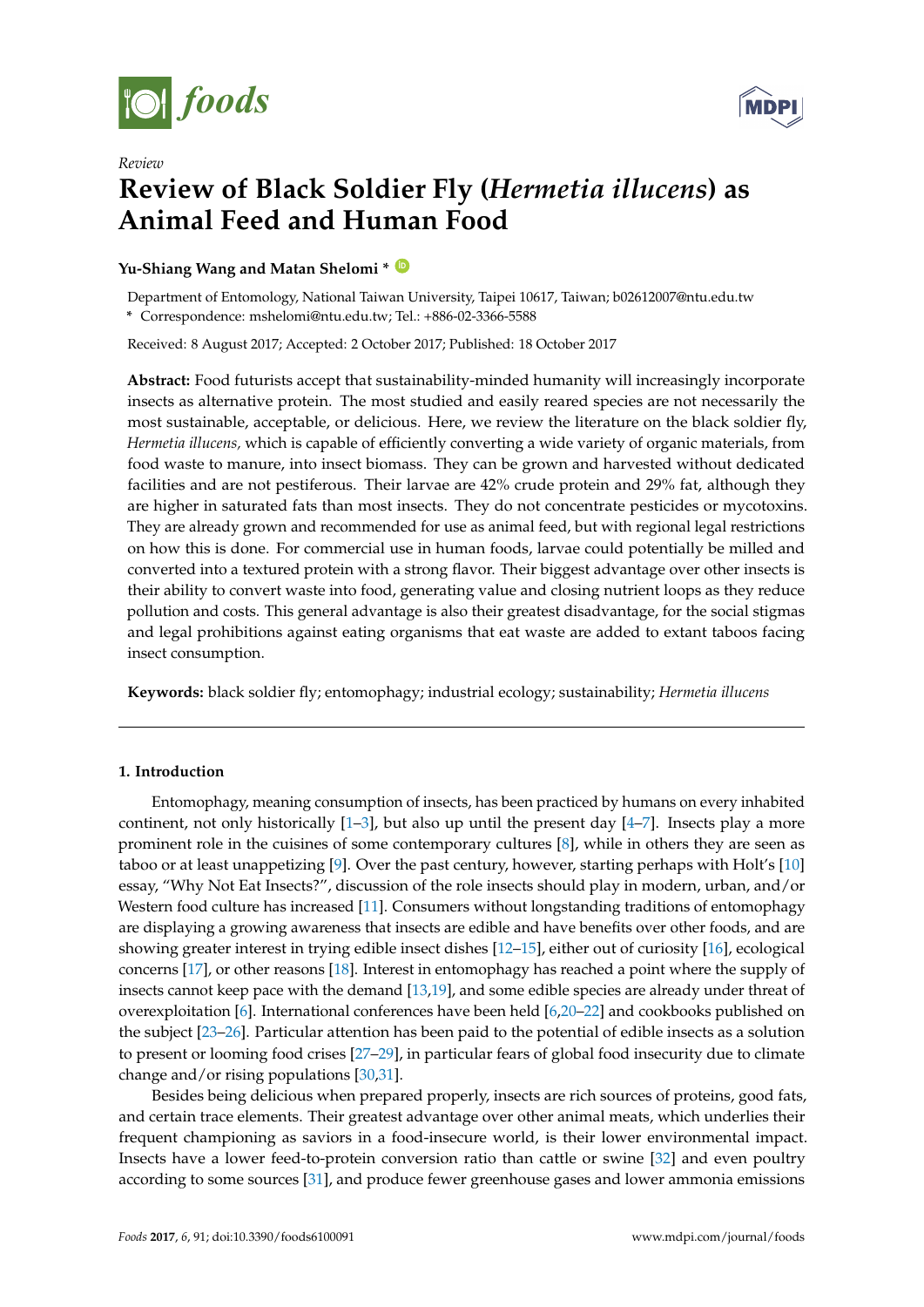than any conventional livestock [\[31,](#page-14-7)[33,](#page-14-9)[34\]](#page-14-10). Industrial-scale insect farms need less water and land space than pasture [\[35\]](#page-14-11), can have a lower water footprint per gram of protein than any conventional livestock or even milk and eggs [\[36,](#page-14-12)[37\]](#page-14-13), and some insect species can even consume organic waste and side-streams [\[29](#page-14-5)[,31\]](#page-14-7). Thus insect rearing can operate in developing countries that need low-tech and low-capital investment, yet can still be done with high technology and automated methods to produce consistent, safe, high-quality products [\[20\]](#page-14-0). Insects can also improve the environmental footprint of vertebrate meats indirectly, through their use as feed [\[38](#page-14-14)[,39\]](#page-14-15). Rearing insects on human-inedible wastes and feeding them to larger food animals (whose wastes can even be fed to the insects in a partly closed circle of food energy) can boost the protein content of these animals [\[40\]](#page-14-16) and is more environmentally friendly and efficient than growing fields of grains or other feeds, which use land and resources that

could otherwise be used to grow food for humans [\[31\]](#page-14-7).

One known problem with industrializing edible insects today, however, is the relative dearth of insects to choose from. While thousands of species are consumed worldwide [\[29\]](#page-14-5), all but a dozen or so are wild caught by more traditional societies and cannot at this time be farmed, with consequences for regular supply and for conservation [\[41,](#page-14-17)[42\]](#page-14-18). The species commonly sold and consumed in the West, such as house crickets and mealworms, are thus not necessarily the most sustainable species nor those with the most desirable organoleptic properties such as taste and texture. Several authors have noted that, if done improperly, entomophagy can be environmentally destructive rather than helpful [\[27](#page-14-4)[,41\]](#page-14-17). Insects that are difficult to rear or harvest and thus in lower supply would also be more expensive, lowering their desirability among most consumers; and of course the issue of flavor in food acceptance cannot be understated. Rearing insects on otherwise inedible organic wastes would greatly lower their environmental footprint and boost their utility, in particular for developing world consumers. An added benefit is the recycling of the waste itself, as the management of organic wastes such as manure, leachates, and food waste is both costly and a growing environmental concern [\[43\]](#page-14-19). Rearing edible insects on wastes would solve two problems at once [\[44\]](#page-14-20), but popular species like cricket and mealworm cannot be reared easily on most waste, especially animal products. A need exists, therefore, to identify and refocus attention on species with superior cultivation properties than extant edible insect species, but which can still be used either as feed or food.

The black soldier fly, *Hermetia illucens*, is a true fly (Diptera) of the family Stratiomyidae. Though originally native to the Americas, it now occurs worldwide in tropical and temperate regions [\[45,](#page-14-21)[46\]](#page-15-0), and its lack of hardiness to the cold precludes its invasion of nonnative regions such as Northern Europe [\[47\]](#page-15-1). Adults consume nothing but water, do not approach humans, do not bite or sting, and do not vector or disseminate any specific diseases [\[46](#page-15-0)[,48\]](#page-15-2). Black soldier fly larvae (BSFL) are reported as feeding on an immense variety of organic material, and have already been used in small-scale waste management purposes using substrates such as manure [\[49,](#page-15-3)[50\]](#page-15-4), rice straw [\[51\]](#page-15-5), food waste [\[52\]](#page-15-6), distillers' grains [\[53\]](#page-15-7), fecal sludge [\[54](#page-15-8)[,55\]](#page-15-9), animal offal, kitchen waste, and so on [\[56\]](#page-15-10). The diversity of substrates they can process and the efficiency with which they do so may be the highest among the flies [\[57\]](#page-15-11). BSFL are also edible, and have been studied as such. Their feed conversion ratios are known to be superior to both crickets and mealworms, and, compared to those two, BSFL survival rate and nitrogen and phosphorus compositions do not vary as highly with diet [\[32\]](#page-14-8). They are not thought to be toxic [\[58\]](#page-15-12). BSFL accumulate lipids from their diet for use as energy by the non-feeding adult, to the point that they can be converted to biodiesel [\[59](#page-15-13)[–62\]](#page-15-14). What they do not consume, combined with their nitrogen-rich frass, can be used as fertilizer [\[52,](#page-15-6)[63\]](#page-15-15). Their larval development time of over three weeks is longer than that of flies such as house and carrion flies (<5 days), meaning a single larva will consume a larger amount of substrate and produce larger pupae [\[46\]](#page-15-0). Additionally, when BSFL are at the pre-pupa stage, they will instinctively leave the substrate and move to a high, clean place, a behavior called "self-harvesting" that removes an otherwise labor-intensive step from their farming [\[45](#page-14-21)[,64\]](#page-15-16). All these benefits make BSFL practical to rear and a suitable tool to valorize wastes, plus possibly a sustainable animal feed or human food source. Here we review the literature on the black soldier fly to evaluate its suitability for use in human food systems.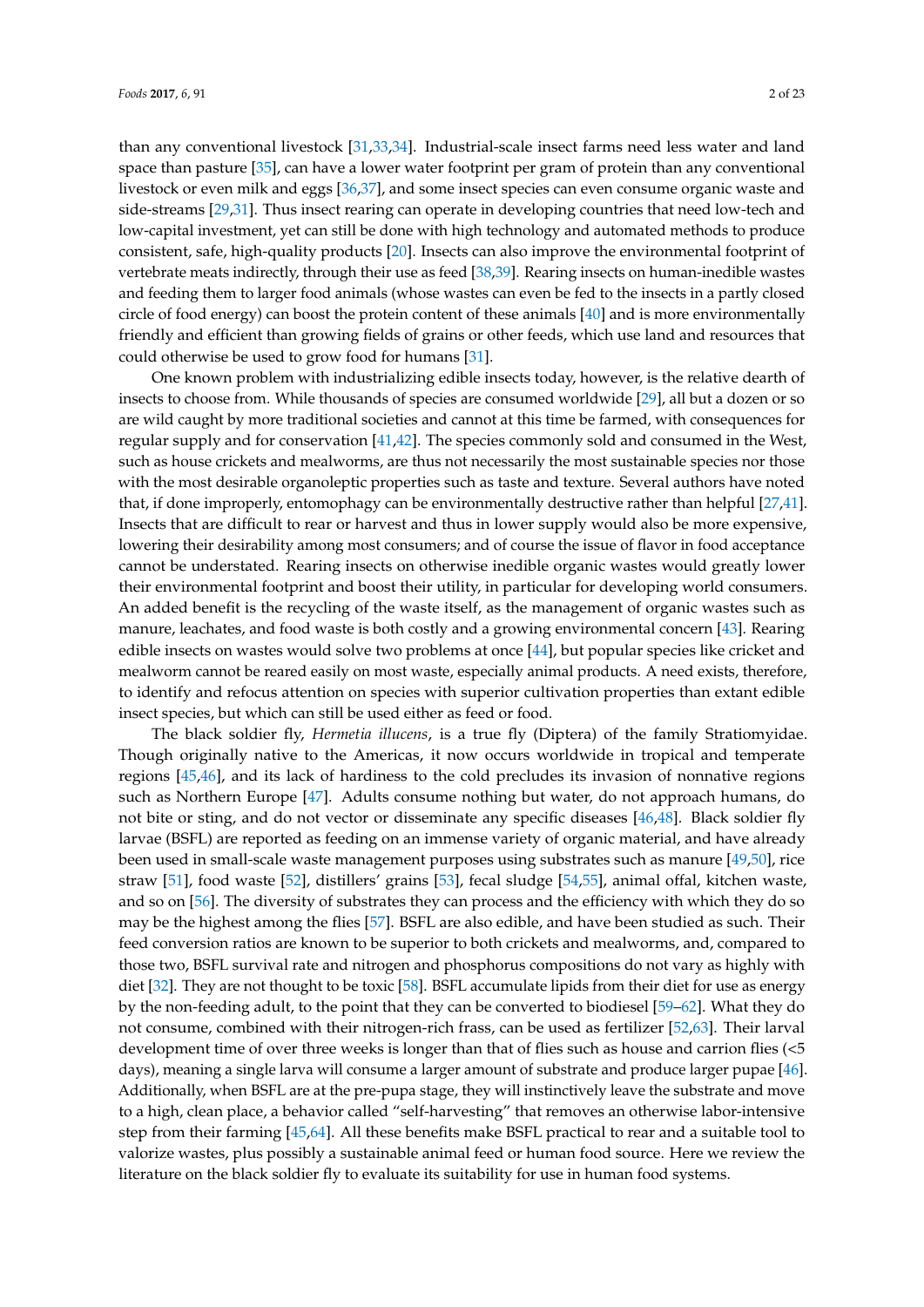## **2. Review**

## *2.1. Black Soldier Fly as Livestock Feed*

BSFL meal and oil are already considered to be an animal-grade alternative to fish meal and fish oil used to feed carnivorous fish and in other animal diets, due to their high protein and lipid contents even when fed plant-based waste streams [\[65\]](#page-15-17). The importance of fish meal and oil in aquaculture is well known, but competition with demands for fish for human consumption and depleted fisheries, among other factors, have brought the supplies of fish meal and oil down and costs up, leading fisheries to search for alternatives such as vegetable oils [\[66\]](#page-16-0). BSFL can accumulate lipids in their bodies if fed an appropriately lipid-rich diet, and are generally more palatable to the fish than vegetable oils. Omega-3 fatty-acid-enhanced pre-pupae are produced when the larval diet is supplemented with fish offal [\[67\]](#page-16-1). Such "enriched" pre-pupae are suitable fish foods, producing no significant differences in fish growth and vision development when compared to normal fish meal for feeding the rainbow trout, *Oncorhynchus mykiss* [\[68\]](#page-16-2). Sensory analysis of trout fillets found no differences among fish fed fish meal, BSFL, or enriched BSFL diets [\[68\]](#page-16-2). Another case in rainbow trout recommended defatted BSFL supplementation in the diet of up to 40% without any negative effects on fish physiology or fillet physical quality, but noted a decrease in desirable polyunsaturated fats [\[69\]](#page-16-3). Another study on rainbow trout placed the limit at 15% BSFL in the diet for unaffected fish growth [\[70\]](#page-16-4). A study on juvenile Jian carp (*Cyprinus carpio* var. Jian) found no difference between BSFL oil and soybean oil on growth performance, but decreased carp lipid deposition as the proportion of BSFL oil in the diet increased [\[66\]](#page-16-0). In the case of the turbot, *Psetta maxima*, although BSFL meals had relatively low palatability and nutritive value, the use of BSFL was still recommended as a feasible, partial replacement for fish meal because it was reared on local greenhouse wastes [\[65\]](#page-15-17). Experiments with African catfish, *Clarias gariepinus,* found total BSFL substitution of fish meal in diets (where it made up only 25%) had no effect in terms of growth rate and nutrient utilization indices, so BSFL were recommended as an alternative due to their lower cost [\[71\]](#page-16-5). Ultimately BSFL's ability to efficiently produce protein-rich edible biomass from potentially protein-poor organic wastes has led many authors to conclude that BSFL can contribute meaningfully to sustainable aquaculture as partial or total meal replacement [\[72](#page-16-6)[–74\]](#page-16-7), including for aquatic invertebrates such as shrimp [\[75\]](#page-16-8).

BSFL has also been used in poultry feed as a partial replacement for maize or soy-based feeds, mainly because the species naturally colonizes and breaks down poultry manure and populations are often kept by poultry farms for the purpose of waste management and pollution reduction [\[76,](#page-16-9)[77\]](#page-16-10). In experiments with broiler quails, *Coturnix coturnix japonica*, no difference was found between control and two proportions of BSFL meal on productive performance, breast meat weight, and yield [\[78\]](#page-16-11). BSFL supplementation had no effect on breast meat sensory aspects and flavor perceptions, oxidative status, or cholesterol composition; and it improved the amino acid contents of the meat towards improved nutritional value (increased aspartic acid, glutamic acid, alanine, serine, tyrosine, and threonine). However, it increased levels of the less-desirable saturated and monounsaturated fatty acids [\[79\]](#page-16-12). Similar effects were found with BSFL supplementation in the diet of broiler chickens, *Gallus gallus domesticus*, with the note that using defatted BSFL reduced the negative impact on fatty acid profiles. In both cases the authors found BSFL to be a promising protein source for poultry feed [\[80\]](#page-16-13), with the authors concluding that BSFL "inclusion guaranteed satisfactory productive performances, carcass traits and overall meat quality." [\[81\]](#page-16-14) BSFL supplementation (50%) or total replacement of soybean cake in the diets of laying hens had no impact on hen health or performance and little to no effect on the eggs themselves [\[82\]](#page-16-15). BSFL are also highly palatable to poultry, with laying hens reported to seek out BSFL from feeders rather than continue to eat ad libidum provisioned wheat–soy feeds [\[83\]](#page-16-16). Thus BSFL are a potential partial substitution for poultry feed, providing added protein with the bonus that BSFL can be reared on the manure of the same birds that consume them, simultaneously valorizing and recycling the waste.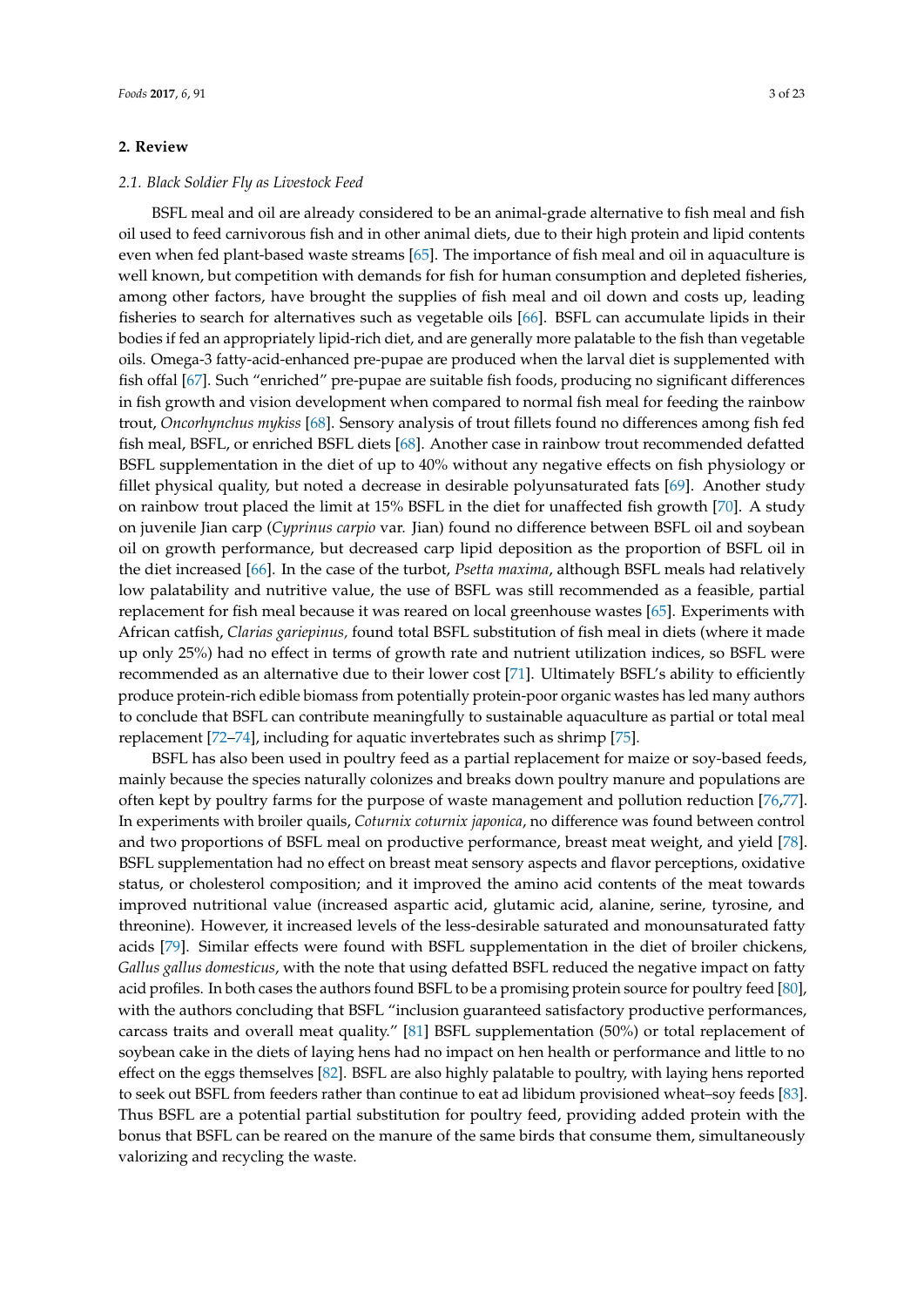Evolutionarily between fish and poultry are reptiles such as the American alligator (*Alligator mississippiensis*), whose insectivorous young can survive on a diet of dried BSFL but reach smaller sizes on this diet than on the control. The low palatability of unprocessed BSFL (reared in this study on restaurant waste) was blamed, so BSFL are only recommended as a partial alternative for commercial alligator feed [\[84\]](#page-17-0).

Black soldier flies are also known to reduce the mass and nutrient content of swine manure [\[56\]](#page-15-10) at efficiencies similar to poultry manure [\[85,](#page-17-1)[86\]](#page-17-2), with benefits for improved farm hygiene, reduced pest fly populations, and reduced nutrient pollution in runoff [\[87\]](#page-17-3). Although the flies would not be produced in sufficient volumes to feed the swine, they can be redirected to other uses such as fish feed [\[88\]](#page-17-4), and the remaining manure residue used for horticulture, enabling plants to grow in otherwise low-quality soils or even sand [\[89\]](#page-17-5). BSFL can be reared on dairy cow manure, which is often mixed with other materials to improve larval yields and total waste reduction due to the high crude fiber content of pure dairy manure that the flies otherwise cannot fully digest [\[57](#page-15-11)[,90](#page-17-6)[,91\]](#page-17-7). BSFL can also be reared on slaughterhouse blood and offal, again valorizing wastes from human food production [\[88\]](#page-17-4).

It is therefore well established that BSFL can be used to feed many vertebrates [\[92\]](#page-17-8) and can use various vertebrate wastes as a substrate, with no effects on the palatability of the BSFL-fed meats for humans and with significant implications for sustainable and lower-input agriculture in the developing world [\[64](#page-15-16)[,93\]](#page-17-9). While the potential benefits are greatest in these developing nations, BSFL and other insect feeds are expected to play larger roles over time in advanced economies such as the United States, due to pledges to reduce waste among food conglomerates seeking approval from increasingly environmentally-conscious consumers and regulators, combined with the volatile prices of fish meal and other feed directing producers to seek alternatives [\[94\]](#page-17-10).

#### *2.2. Nutritional Aspects of Black Soldier Fly Larvae*

A repeated concern from fish and poultry studies is that BSFL supplementation of diet often negatively changed the fatty acid profiles of the resulting meat products, decreasing polyunsaturated fats and/or increasing saturated and monounsaturated fats [\[66](#page-16-0)[,81\]](#page-16-14). This problem is not unique to BSFL, as beetle larvae are also high in monounsaturated fats [\[95\]](#page-17-11), but BSFL still have far lower polyunsaturated fatty acid percentages than insects such as housefly maggots, mealworms, and adult crickets [\[39\]](#page-14-15). In BSFL this issue might be overcome by varying the fatty acids in their substrates [\[96\]](#page-17-12), such as by using fish offal [\[67\]](#page-16-1). Requiring certain substrates to be used would minimize the advantage BSFL have over other insects in its incredible dietary breadth. Also, one study using restaurant, vegetable processing, and biogas fermentation waste found that neither affected the fatty acid profiles of the resulting BSFL meal significantly [\[97\]](#page-17-13). Note that the already-established-as-edible crickets are relatively high in desirable polyunsaturated fats [\[95,](#page-17-11)[98\]](#page-17-14), although the exact fatty acid profiles of crickets can also be altered by changing the oils in their diet [\[99,](#page-17-15)[100\]](#page-17-16).

The protein and fat compositions of BSFL are impacted by what they consume (Table [1\)](#page-6-0) [\[45](#page-14-21)[,67,](#page-16-1)[72](#page-16-6)[,89,](#page-17-5)[97\]](#page-17-13). The effects are not always linear: an experiment using food waste mixes with known protein/fat compositions found that using more protein resulted in more proteinaceous BSFL, but the percentage of fat in the substrate did not correlate with the larval fat percentages [\[32\]](#page-14-8). Also, many sources of variation exist, even in the experimental designs. The methods used to extract proteins from BSFL meals, whether the studies used specifically prepupae or all larvae [\[101\]](#page-17-17), and whether they performed chitin correction, can all influence the results of the percentages given [\[102,](#page-17-18)[103\]](#page-17-19), with chitin correction reducing the reported percent protein content by 2–5% [\[97\]](#page-17-13). The natural variation among individuals and batches can be significant: commercially available BSFL (sold as animal or pet feed) from the same company (Hermetia GbR, Baruth, Germany) had values ranging from 31.7% to 47.6% crude protein and 11.8–34.3% fat in different studies [\[65](#page-15-17)[,102](#page-17-18)[,104\]](#page-18-0). Different strains from around the world also process the same substrates differently, at least in terms of development time and phenotypic plasticity [\[85\]](#page-17-1).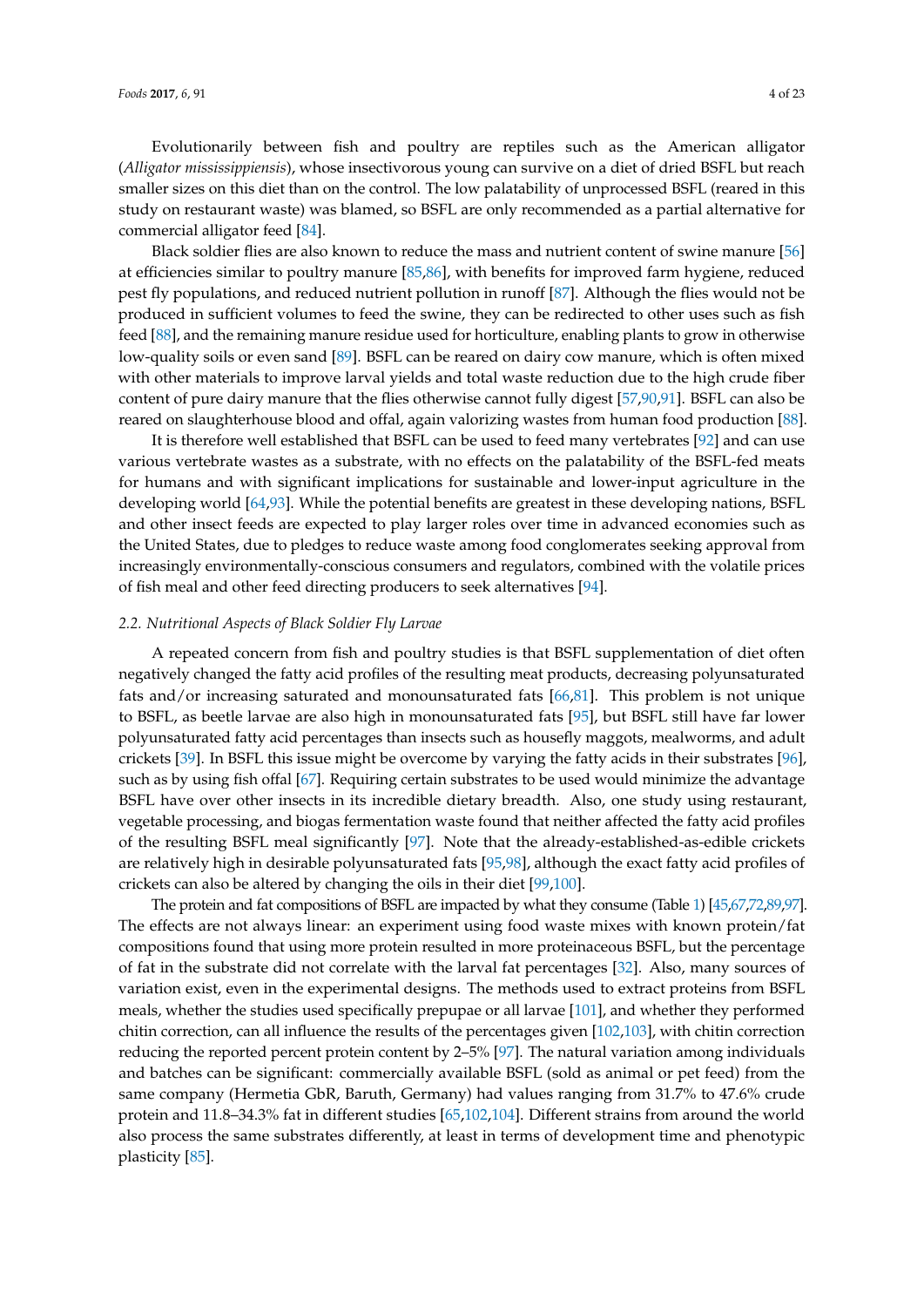Despite this diversity, all values consistently point to BSFL as a good source of proteins and lipids, averaging  $40.8 \pm 3.8\%$  protein and  $28.6 \pm 8.6\%$  fat (Table [1\)](#page-6-0), both for reared and wild specimens [\[93\]](#page-17-9). The findings cement BSFL's position among other insects as a possible alternative protein source in the scenarios envisioned by entomophagy advocates, such as climate change- or overpopulation-induced food insecurity and space travel. In every case, nutrients were concentrated from the substrate, which always had less fat and protein than the insects [\[97\]](#page-17-13). The percent protein of BSFL meal, either from prepupae only or from all larvae, is comparable to that of other insect and plant-based meals, albeit on the low end among insects, and the crude fat percentage is higher than most insect meals and even higher than fish and soy meal [\[39,](#page-14-15)[72\]](#page-16-6). When defatted, BSFL meal can have crude protein levels over 60% [\[97\]](#page-17-13), comparable to other insect meals [\[39\]](#page-14-15), and will have lower lipid percentages, assuaging concerns over the saturated fat content. Because the defatting step requires processing—which has a financial, environmental, and logistical cost, such as requiring extra machinery or facilities as well as chemical solvents such as hexane, as well as time for the processing steps [\[105\]](#page-18-1)—it would likely not be used in household rearing or famine-aid scenarios. However, the technology required for partial defatting can be as simple as a mechanical pressing of the larvae prior to milling, and is not out of reach for developing world economies [\[106\]](#page-18-2).

The micronutrient profiles also depended on the substrate fed. BSFL accumulate calcium (the most abundant mineral in BSFL) and manganese, but do not accumulate sodium or sulfur [\[97\]](#page-17-13). BSFL meal has over one order of magnitude more calcium than most other insects (6.6–9.3% by dry weight compared to less than 1% for other insects) [\[39,](#page-14-15)[97,](#page-17-13)[107\]](#page-18-3) and more than fish meal [\[39\]](#page-14-15), providing a considerable advantage to BSFL over other insects nutritionally. They also provide adequate levels of other essential minerals and vitamins at a level equivalent or superior to other insects [\[107\]](#page-18-3). A nutraceutical benefit was also reported, in that BSFL are rich in C12:0 medium-chain fatty acids [\[97\]](#page-17-13), which have demonstrated prebiotic effects on the microbiota of livestock [\[108\]](#page-18-4) and antibiotic effects on gastrointestinal disease-causing bacteria [\[109\]](#page-18-5). BSFL can thus be considered an alternative to the increasingly banned use of in-feed antibiotics; however, this would come at the cost of increased lipids in the BSFL meal, which, as already mentioned, comes with nutritionally unfavorable fatty acid profiles [\[97\]](#page-17-13).

#### *2.3. Microbial and Chemical Contaminants*

As most research has focused on BSFL development and consumption issues, we know little about their safety or security as a food. While few insects appear to be harmful when eaten [\[58](#page-15-12)[,110\]](#page-18-6), allergens aside [\[111\]](#page-18-7), one should not ignore issues such as microbial contamination of insects, both of their gut from their food and of their processed products during storage [\[112–](#page-18-8)[114\]](#page-18-9). BSFL have been noted to reduce the microbial load of substrates, with processed composts showing lower concentrations of bacteriophages and bacteria such as *Salmonella enteritidis* and *Enterococcus coli* [\[54](#page-15-8)[,63](#page-15-15)[,115\]](#page-18-10). However, the larvae themselves can become contaminated with these bacteria if kept on contaminated substrate for too long [\[116\]](#page-18-11). Data on other, plant-feeding insects suggests *Enterobacteriaceae* are a problem with raw insects [\[114\]](#page-18-9) and *Clostridium botulinum* causing fatalities in poorly-stored termites in Kenya [\[117\]](#page-18-12). Decontamination of harvested BSFL, especially those reared in manure or human solid waste, needs to be incorporated into any plan for an industrial-scale BSFL production facility. BSFL may also have companion bacteria that promote their growth and development: a study found that adding strains of *Bacillus subtilis* isolated from BSFL to poultry manure increased the growth and development of the larvae [\[118\]](#page-18-13). *B. subtilis* spores can withstand cooking, but are not considered a problem in food, so their addition to BSFL in future commercial insect rearing should not be a problem. Powdering the insects and heating, drying, UV treating, high-energy microwaving, pasteurizing, acidifying, or otherwise treating the meal against microbes, parasites, and bacterial spores would reduce the chance of microbial contamination relative to whole, unprocessed insects [\[112\]](#page-18-8). Food safety issues must be addressed before insects can enter regulated markets such as Europe [\[119–](#page-18-14)[121\]](#page-18-15) and the USA [\[94\]](#page-17-10), but edible insect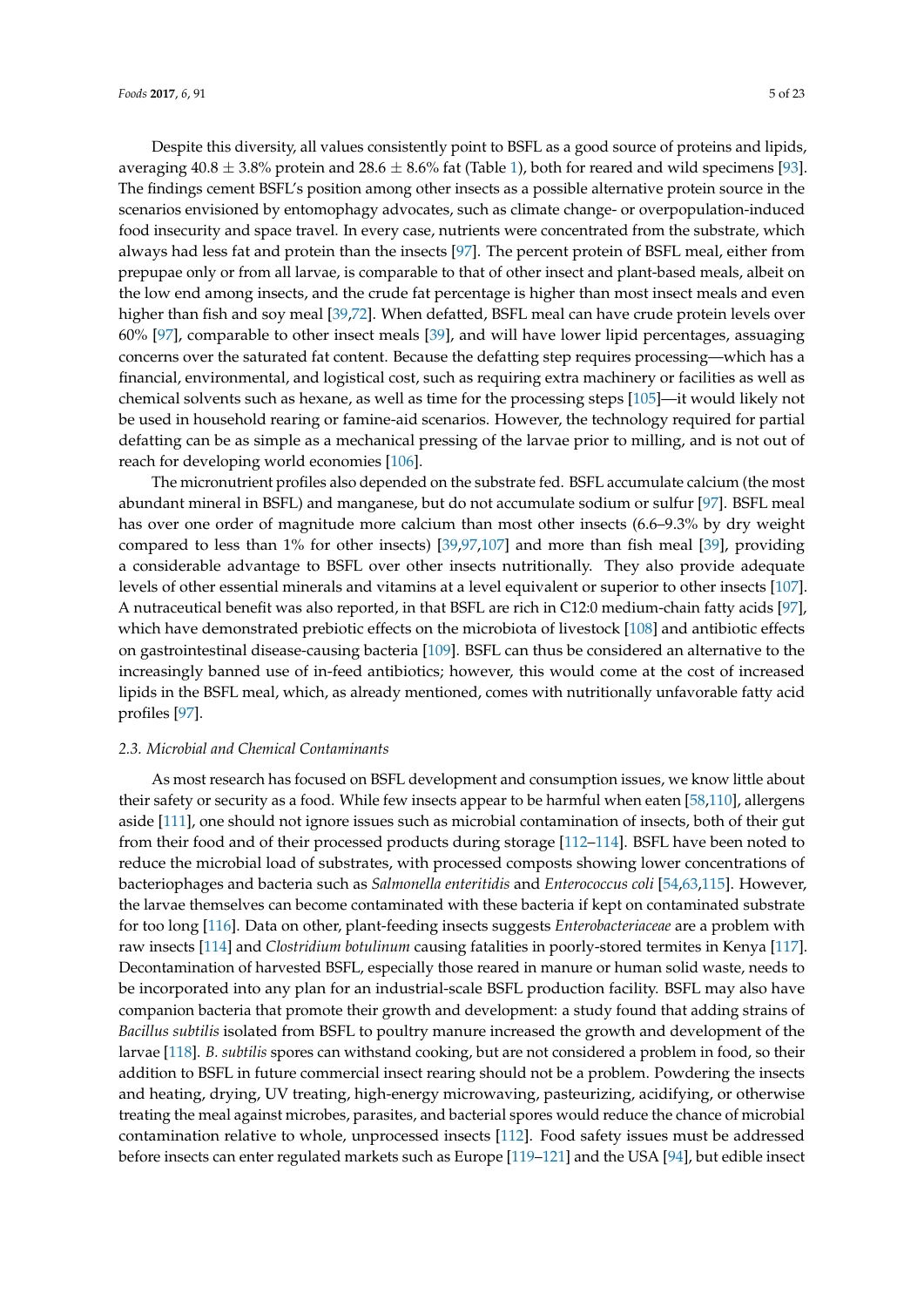producers are already working on these issues [\[122](#page-18-16)[,123\]](#page-18-17). Several reviews exist on general insect food safety issues and ways to manage these [\[124](#page-19-0)[,125\]](#page-19-1).

Concerns over heavy metal accumulation in the larvae have been partially studied. BSFL concentrate cadmium from their diet (having higher concentrations of cadmium in their bodies than their food substrate did), while concentrations of chromium, arsenic, nickel, and mercury do not surpass those of the substrate [\[126](#page-19-2)[–128\]](#page-19-3). Zinc is incorporated at a decreasing rate as its concentration in the substrate increases [\[128\]](#page-19-3). One study claimed BSFL accumulate lead well above the concentration in the substrate [\[127\]](#page-19-4) but another claimed they do not [\[128\]](#page-19-3), so tests on lead should be repeated. BSFL do not seem to accumulate mycotoxins such as aflatoxin, pesticides such as chlorpyrifos, azoxystrobin, and propiconazole [\[126](#page-19-2)[,129](#page-19-5)[,130\]](#page-19-6), or pharmaceuticals such as carbamazepine, roxithromycin, and trimethoprim [\[130\]](#page-19-6), whose half-lives are shorter in the residual compost left behind than in untreated control substrates. In the case of metals, we see how the roles of BSFL as waste manager and food source conflict: removing heavy metals from wastes, where the unconverted portion is composted, would be an environmental benefit of processing wastes through BSFL, but would reduce the edibility of the larvae.

Note that, while black soldier fly larvae and pupae are safe for humans to eat, their eggs are not. Though rare, several cases of enteric/intestinal myiasis (infestation of the digestive tract by fly larvae) by BSFL exist, attributed to the consumption of fly eggs on ripe, unwashed fruit on which the flies had oviposited [\[131–](#page-19-7)[134\]](#page-19-8), as well as at least one case of cutaneous myiasis (wound infestation by fly larvae) [\[135\]](#page-19-9). This will not be an issue in dried, cooked, and/or powdered BSFL products, in which no viable eggs or larvae will be present. The same antimicrobial processing methods mentioned above would destroy any eggs as well.

#### *2.4. Rearing Strategies for Black Soldier Fly*

As mentioned in the introduction, BSFL can eat a wide range of organic materials, including animal manure, kitchen scraps, and agricultural waste. Some of these wastes are notoriously difficult to valorize, such as rice straws, which are high in lignocellulosic matter and thus are low quality as livestock feed [\[51,](#page-15-5)[136\]](#page-19-10). Some of these wastes are potentially biohazardous pollutants and/or attract disease-vectoring pest flies, and all represent reduced revenue both in terms of lost nutrients as well as the cost of disposal. Wild BSFL are already used to manage manure successfully [\[48\]](#page-15-2), reducing odor and pest fly populations [\[49\]](#page-15-3). Indeed, in parts of the world where *H. illuscens* is native and active all year, no special facilities are needed to rear large numbers of larvae. Examples include open systems allowing the flies to colonize poultry or swine manure in the farm while providing a path for wandering prepupae to follow when self-harvesting [\[45,](#page-14-21)[70,](#page-16-4)[93\]](#page-17-9), or simply spreading a prepared substrate on the floor of a structure and waiting for flies to come oviposit [\[137\]](#page-19-11).

Various low-cost rearing systems such as CORS (Conversion of Organic Refuse by Saprophages) have been developed to use biosolids such as market wastes and human feces to rear BSFL as animal feed [\[72,](#page-16-6)[138\]](#page-19-12). An advantage of these systems is that no new facilities or buildings are required [\[45](#page-14-21)[,48\]](#page-15-2). Pilot and full-scale plants for BSFL rearing at an industrial level have been tested and found to be effective, but technical questions still remain in scaling up the extant BSFL systems, not to mention ensuring human food quality standards [\[46](#page-15-0)[,139](#page-19-13)[,140\]](#page-19-14).

A balance must also be struck between removing/recycling waste biomass and the production of the new larval biomass for food: which is the primary goal of the facility? Economically, the answer will determine whether the facility needs to compete with extant waste management systems or extant edible insect farms for efficiency [\[140\]](#page-19-14). Practically, the rates of biomass recycling can be altered by controlling substrate rationing rates. In an experiment with cow manure, adding greater volumes of manure daily to the BSFL led to lower development times for heavier larvae that became longer-lived adults, but the percentage reduction of manure was less [\[141\]](#page-19-15). Tests with human feces found longer development times and larger larvae when all food was presented at once rather than incrementally, but no effect on prepupal weight [\[55\]](#page-15-9). (The same study also noted that BSFL conversion rates on human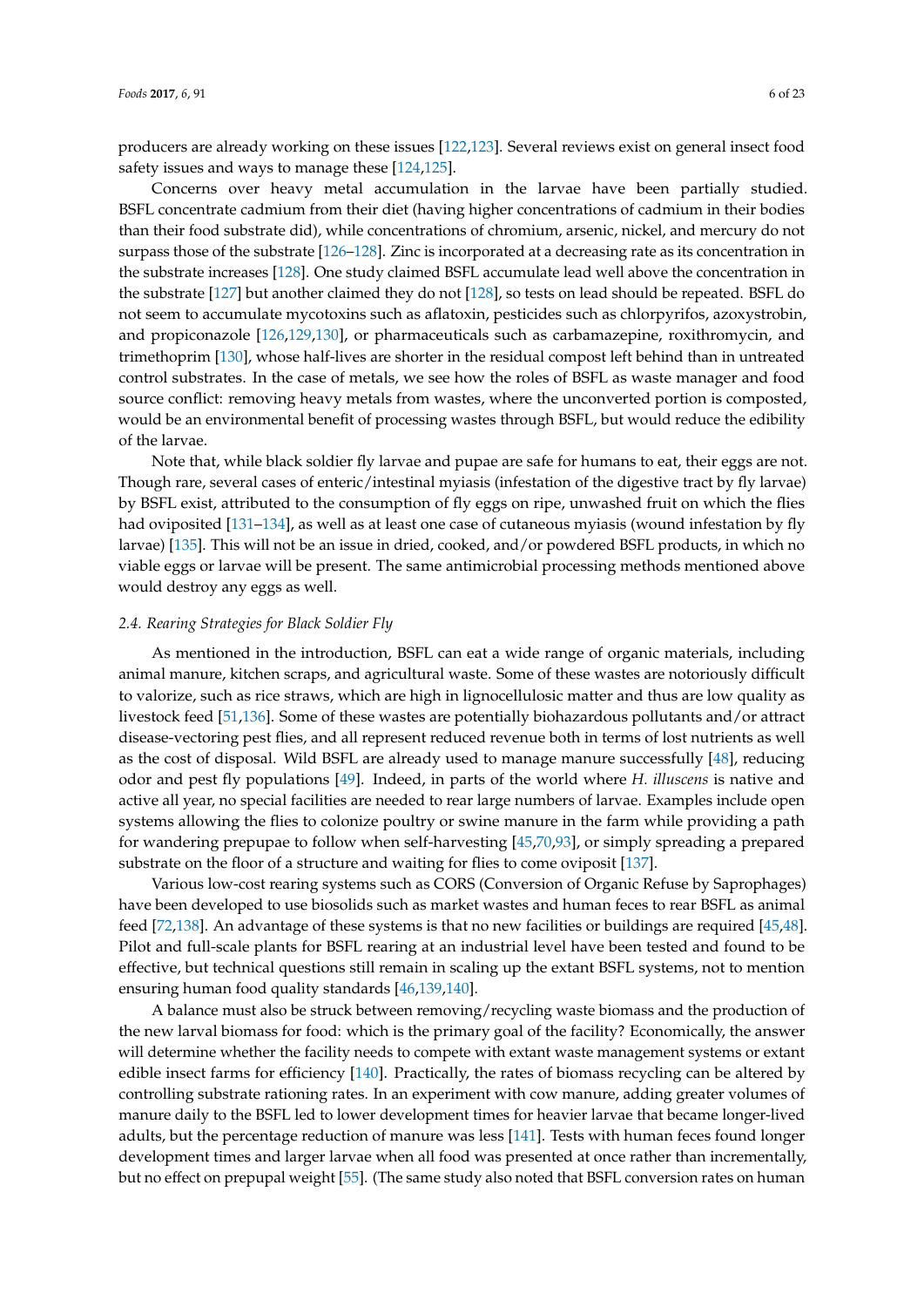feces were higher than those previously reported for swine or chicken manure or municipal organic waste, with implications for public health and sanitation, though most likely not for food production.) Some optimal feed rates have already been calculated. For ideal food waste and human feces biomass reduction abilities, daily rations of 3–5 kg/m<sup>2</sup> and 6.5 kg/m<sup>2</sup> respectively are recommended. Such a maintained colony could ideally produce 145  $g/m^2$  dry mass of BSL prepupae daily [\[72\]](#page-16-6).

| <b>Diet or Source</b>                                    | % Protein | $%$ Fat                  | Source                             |
|----------------------------------------------------------|-----------|--------------------------|------------------------------------|
| Cattle blood and wheat bran                              | 47.6      | 25.3                     | Aniebo et al. 2009 [71]            |
| Poultry manure                                           | 37.9      | 18.73                    | Arango Gutiérrez et al. 2004 [103] |
| Proprietary (Hermetia Futtermittel GbR, Baruth, Germany) | 31.7      | 21.1                     | Bußler et al. 2016 [102]           |
| Proprietary (Hermetia Futtermittel GbR, Baruth, Germany) | 36.9      | 34.3                     | de Marco et al. 2015 [104]         |
| UFA 625 chicken feed                                     | 37.86     | $\overline{\phantom{a}}$ | Diener et al. 2009 [128]           |
| Proprietary (Hermetia Futtermittel GbR, Baruth, Germany) | 47.6      | 11.8                     | Kroeckel et al. 2012 [65]          |
| Municipal organic waste                                  | 39.8      | 30.1                     | Mutafela 2015 [137]                |
| Horse manure                                             | 40.9      | 12.9                     | Mutafela 2015 [137]                |
| Fresh fruit waste                                        | 37.8      | 41.7                     | Mutafela 2015 [137]                |
| Swine manure                                             | 43.2      | 28                       | Newton et al. 2005 [89]            |
| Poultry manure                                           | 42.1      | 34.8                     | Newton et al. 2005 [89]            |
| Wild (Bondo area, west Kenya)                            | 40        | 33                       | Nyakeri et al. 2017 [93]           |
| Food manufacturing by-product mixes                      | $38 - 46$ | $21 - 35$                | Oonincx et al. 2015 [32]           |
| Laying hens' manure                                      | 42        | 35                       | Sheppard et al. 1994 [45]          |
| TOTAL 77 Chicken feed                                    | 41.2      | 33.6                     | Spranghers et al. 2017b [97]       |
| Biogas digestate                                         | 42.2      | 21.8                     | Spranghers et al. 2017b [97]       |
| Vegetable waste                                          | 39.9      | 37.1                     | Spranghers et al. 2017b [97]       |
| Restaurant waste (vegan)                                 | 43.1      | 38.6                     | Spranghers et al. 2017b [97]       |
| Cow manure                                               |           | 21.42                    | St-Hilaire et al. 2007a [67]       |
| 50/50 Fish offal: Cow manure                             |           | 30.44                    | St-Hilaire et al. 2007a [67]       |
| Swine manure                                             | 43.2      | 33.1                     | St-Hilaire et al. 2007a [67]       |
| Animal manures                                           | $42 - 44$ | $31 - 35$                | Yu et al. 2009 [50]                |

<span id="page-6-0"></span>**Table 1.** Mean % crude protein (not chitin-corrected) and % fat (ether extract) per dry weight of BSFL meal, using mean values from the studies listed.

Other aspects of BSFL rearing are being studied, which would need to be addressed before any commercial-scale rearing of BSFL as food. Elevated zinc concentrations are a potential toxicant [\[64\]](#page-15-16). At least one parasitoid, *Trichopria* sp. (Hymenoptera: Diapriidae), was identified to prefer BSFL over house fly larvae [\[76\]](#page-16-9). Temperature conditions should be as high at 30 ◦C to maximize development rates, but survivorship sharply decreases past this threshold to nearly no survival at 36 ◦C [\[142\]](#page-19-16). The water content of the waste must be no lower than 70% [\[143\]](#page-19-17). Furthermore, as the solid waste is consumed, a drainage system will be needed to remove stagnating liquid that would limit larval access to food; otherwise, the construction of the facility/bioreactor should address this issue [\[64\]](#page-15-16). Ultimately, however, the rearing of BSFL is considered quite easy. The greater challenges lie in rearing the adults and encouraging mating and oviposition [\[48\]](#page-15-2), which has not been an issue in regions where wild populations are sufficient, but which must be addressed for anyone wishing to reach commercial level production year-round and in colder climates. One challenge is the space required for aerial mating. Mating and oviposition has been reliably achieved in greenhouses with  $2 \times 2 \times 4$  m screen cages [\[48\]](#page-15-2) and  $1.5 \times 1.5 \times 3$  m nylon cages in  $7 \times 9 \times 5$  m greenhouses with sunlight and adequate space for adults to mate in the air [\[144\]](#page-19-18), yet egg production has been recorded in cages as small as  $27 \times 27 \times 27$  cm [\[145\]](#page-20-0). Another challenge is sunlight, as all mating action occurs in the daytime, with the majority from 1200 to 1700 h, and preferably in a dry place [\[146\]](#page-20-1). Artificial light will be necessary to rear the insects in certain parts of the world and certain times of year when sufficient sunlight is not available, although finding suitable lights is a challenge. Quartz–iodine lamps [\[147\]](#page-20-2) produced mating rates of 61% of sunlight, while no mating occurred under rare earth lamps. Supplementary light-emitting diode [\[148\]](#page-20-3) lighting in small-scale chambers had effects equivalent to two hours of sunlight [\[145\]](#page-20-0). Water must be provided, but not food, although sugar supplementation of the water improves adult longevity [\[145\]](#page-20-0).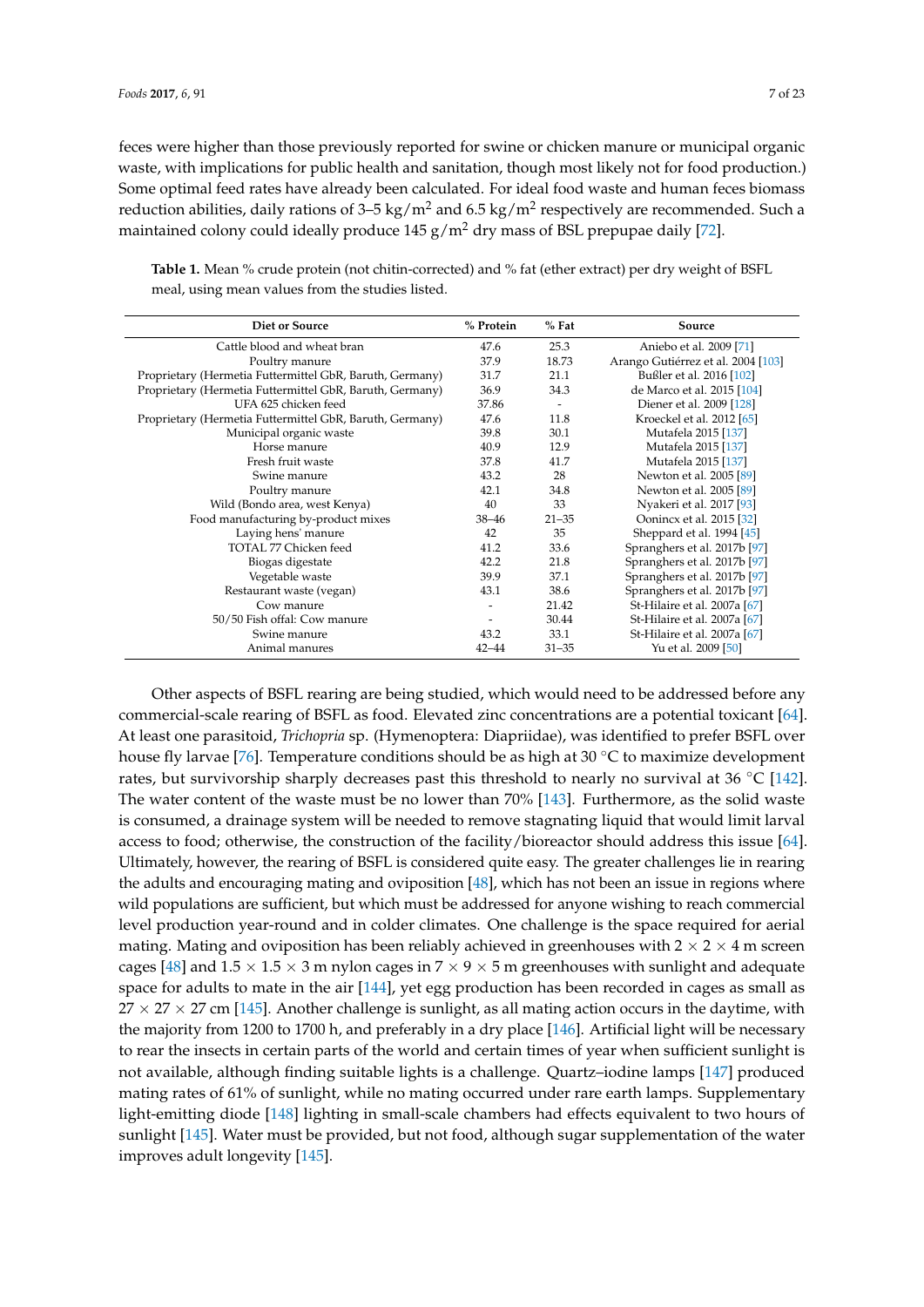Thanks to their self-harvesting behavior, BSFL can be separated from their substrate by simply building a path upwards in their rearing chamber that leads to a collecting container and letting the prepupae harvest themselves [\[45](#page-14-21)[,137\]](#page-19-11). In theory, this could lend itself to automation of industrial-scale BSFL rearing and processing. Preparation of meal can be done with as little technology as sun-drying the maggots and pounding them with a hammer mill [\[71\]](#page-16-5), which is ideal for developing world economies. Primary dehydration of BSFL will improve shelf life and serves to boost the macronutrient content: the values in Table [1](#page-6-0) are all based on dry weight of insect meal, while protein and fat contents of BSFL "as is" are closer to 17.5% and 14%, respectively [\[107\]](#page-18-3). Defatting is likely the most popular subsequent processing step for BSL, to be done with mechanical pressing prior to milling. The removed fat itself may have culinary or feed supplementation uses, or use in biodiesel production. Flavor intensity can be reduced with solvent or super-critical carbon dioxide extraction [\[149\]](#page-20-4), which can also be used for defatting [\[150\]](#page-20-5).

The research on industrial-scale insect processing, including safety aspects [\[151\]](#page-20-6), is limited due to the dearth of insects in the cuisines of regions with heavy food-processing industries such as Europe and the United States [\[125\]](#page-19-1). There are companies that specialize in commercial BSFL production as animal feed, but their methods are proprietary and, thus, unavailable to academics. This is not necessarily a problem: should demand for BSFL rise, new companies will enter the production market and invest in R&D to better compete. Innovation also need not arise from corporations, as inventors and industrial designers take up the cause of edible insects [\[123\]](#page-18-17). Following rearing, proper preparation, disinfection, processing, packaging, and storage throughout the process are needed to make BSFL or any other insects a safe human foodstuff for regulated markets [\[112\]](#page-18-8). It is possible to do, but research specifically on the preparing challenges of manure-feeding insects for human consumption has not been published at this time.

Home rearing systems are one option for edible insects, as "mini-livestock" can be reared in a far smaller space than mammals or birds [\[42](#page-14-18)[,152\]](#page-20-7). In some rural/suburban areas, people are already rearing BSFL themselves in homemade or online-ordered containers and using food waste to attract wild flies to lay eggs, either to compost the waste and/or to rear feed for fish or livestock. Despite fears in the literature that the space required for adult mating may preclude household-sized, self-replenishing fly colonies, in recent years researchers and even private inventors have shown or at least claimed that *H. illuscens* can indeed be reared through complete life cycles on countertop containers [\[123](#page-18-17)[,137,](#page-19-11)[145\]](#page-20-0). The priorities for a home BSFL reactor are different from a farm or food factory: namely, efficient elimination of the food waste as soon as possible to reduce odor, and low labor requirements. The future economy of insects in human food likely rests not on household-sized bioreactors, however, but farm- to industrial-level systems, such that insects can be packaged and sold to food retailers. Supply of edible insects is already lacking, but supply often drives adoption of novel foods. Until BSFL and other insect products are found on supermarket [\[153\]](#page-20-8) shelves, at least in much of the urbanized world, their human consumption will remain a niche market [\[14](#page-13-16)[,19,](#page-13-14)[154–](#page-20-9)[156\]](#page-20-10). This problem is not unique to humans: the supply of BSFL also limits their utility as an animal feed [\[82\]](#page-16-15).

## *2.5. Legal Regulations Regarding Black Soldier Fly*

Closely tied with food safety and issues of supply is food regulation [\[82\]](#page-16-15). Areas without traditional histories of entomophagy and with food policies that prioritize risk avoidance, namely Europe [\[153,](#page-20-8)[155](#page-20-11)[,157,](#page-20-12)[158\]](#page-20-13), have more stringent rules about insects as a "novel food" that must be addressed before insects can be marketed as human food [\[119\]](#page-18-14). A search of FAOLEX, the United Nations' Food and Agriculture Organization's publically available database on food regulations worldwide, has at this point a single entry that specifically mentions black soldier fly. Dating to May 2017, the regulation [\[121\]](#page-18-15) identifies seven insect species "currently reared in the Union", including *Hermetia illucens,* that fulfill the safety conditions for insect production for farmed and pet animal feed. Namely: "these should not be pathogenic or have other adverse effects on plant, animal or human health; they should not be recognized as vectors of human, animal or plant pathogens and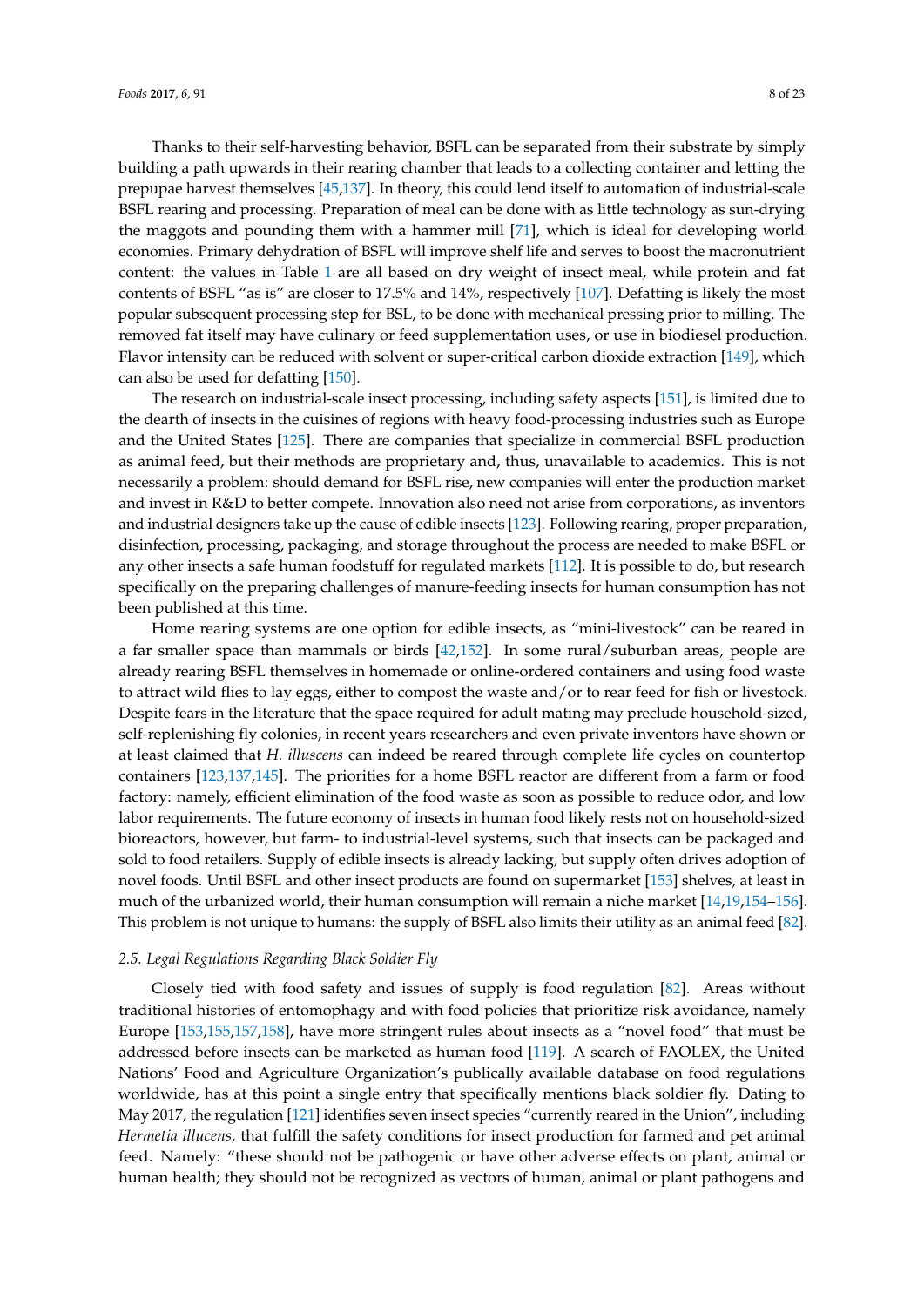they should not be protected or defined as invasive alien species." They also place restrictions on the substrates fed to BSFL or these other species: the substrates must contain "products of non-animal origin" or a limited set of animal products that includes fishmeal, rendered fats, blood and gelatin from non-ruminants, milk, eggs, honey, etc. Flesh is not listed, and manure, "catering waste" (human food waste), and "other waste" are explicitly excluded [\[121\]](#page-18-15). These restrictions eliminate the risk of prion contamination of the BSFL, but greatly limit its usage to close nutrient loops.

In the United States of America, animal feed is considered a "food" and should be regulated by the Food and Drug Administration (FDA); however, the FDA has an official Memorandum of Understanding with the Association of American Feed Control Officers (AAFCO) for all regulations regarding animal feed [\[94\]](#page-17-10). The FDA and AAFCO would regulate BSFL production, packaging, labeling, distribution, sale, import, and export for direct human and animal consumption respectively. In August 2016, AAFCO approved the dried larvae of *Hermetia illucens* "that has been raised on a feedstock composted exclusively of feed grade materials (and which) must contain not less than 34% crude protein and 32% fat on an as-fed basis" for use in feeding salmonid fishes [\[159\]](#page-20-14). At this time, therefore, BSFL cannot be reared on non-feed grade substrates or fed to non-salmonids. Rearing BSFL on chicken manure and feeding them to fish or chickens or humans is thus not allowed in the USA at this time. Requiring feed-grade substrates for BSFL greatly reduces their environmental benefit; and the protein and fat floors, which were stipulated to ensure consistent product, further limit the types of feed suitable for the larvae and, therefore, their environmental benefit [\[94\]](#page-17-10). The authors regrettably cannot include information on food regulations, whether they reference *H. illuscens* or not, for all other nations.

Regarding international bodies, insects are not listed in the *Codex Alimentarius*, a United Nations document on what is considered "food" that informs much global food regulatory policy, except as impurities that contaminate food [\[20\]](#page-14-0). This is a problem in the USA as well, where insects are described as a "defect" that can only be found in foods up to a certain point, but not explicitly stated as food [\[160\]](#page-20-15). Note that insects are currently sold in the USA and other nations as novelty foods for humans, with the unstated understanding that if the food is supposed to contain insects, then the insects are not a defect [\[16,](#page-13-10)[161\]](#page-20-16). Still, the legal perception of insects as a contaminant and not a food and the general human perception of insects as unwanted in the food are both barriers to BSFL or any other insect being normalized as food [\[156\]](#page-20-10). Until insects are added to the *Codex* as foods rather than just impurities, they will have a significant, but not insurmountable, barrier to becoming a legally well-accepted foodstuff, regardless of what consumers accept.

#### *2.6. Records of Human Consumption*

Records of human consumption of *Hermetia illucens* are difficult to find [\[162\]](#page-20-17). Part of the problem is that ethnographers are not always entomologists, nor are the local people eating an insect likely to use its scientific name, precluding precise identification of what species one is eating [\[162,](#page-20-17)[163\]](#page-20-18). We found only one unambiguous example of humans eating black soldier fly. In the Sabah province of Malaysia on the island of Borneo, more than 60 species of insects are eaten, predominantly by certain groups of the indigenous Kadazan-Dusun people, an ethnic group comprising almost 1/3 of Sabah's population. BSFL are one of these, eaten raw along with a locally brewed, fermented beverage called *tapai* [\[164\]](#page-20-19). The larvae are collected from the fermented tapioca that is used in the making of this beverage [\[164\]](#page-20-19). The author noted that the Kadazan-Dusun are a primarily rural, subsistence-farming people. Most Sabahans, especially urban dwellers, see entomophagy as "disgusting, primitive, and weird" [\[165\]](#page-20-20). Even among the Kadazan-Dusun, entomophagy is fading: mostly the elderly practice or practiced it, with many survey respondents saying they only ate insects in their childhood [\[164\]](#page-20-19). Younger Sabahans have mostly abandoned the practice, and now often find it repulsive. Note too that the BSFL consumed had a food-grade substrate, and that BSFL are not the most popular insect food in Sabah. Those would be honey bee brood, grasshoppers, and the sago grub, *Rhynchophorus ferrugineus*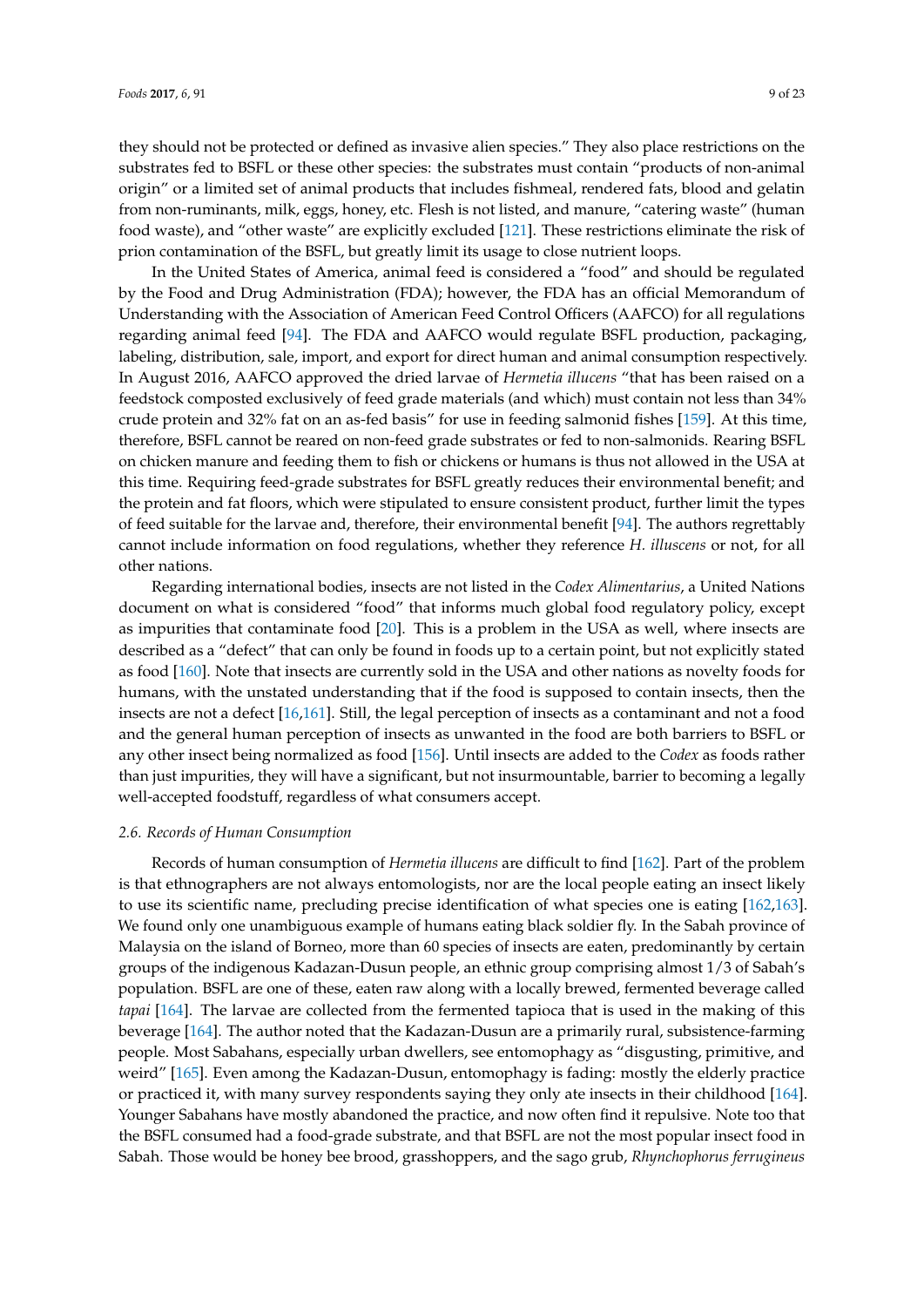(Coleoptera: Curculionidae), which is eaten across Southeast Asia and Oceania and is even being sold to Western audiences, to the point that it is considered overexploited [\[6\]](#page-13-15).

Another putative record is archaeological. Fossilized early-instar BSFL were identified from coprolites (fossilized human feces) in caves in Tamaulipas, Mexico [\[166\]](#page-20-21). The fossils dated from 4300 to 260 years ago. It was impossible to determine the exact instar of the larvae given their condition, but they were definitively not the more distinctive, late-instar prepupae, and so were described as "early instar." Insects in coprolites have been used as evidence of entomophagy before [\[167\]](#page-20-22), and these Mexican findings were interpreted by Mitsuhashi in his recent compendium of edible insects as evidence of humans intentionally eating "*Helmetia* (*sic*) *illucens"* [\[162\]](#page-20-17). We must disagree: BSFL seem to have only ever been eaten as prepupae or late-instar larvae, never as early-instar larvae. Such small larvae would have to be manually plucked from their substrates and deliberately consumed, which seems unlikely, as most people familiar enough with black soldier flies to think to eat them would likely wait for larger larvae, and the nearly 4000 years between the oldest and youngest coprolites means plenty of time elapsed for people to discover the self-harvesting behavior. Thus, it is unlikely that the ancient Tamaulipan ate BSFL deliberately. Instead, the fossil maggots in the coprolites more likely had either hatched from eggs laid on the feces by adult flies, or, at most, hatched in the gut of the defecators due to accidental intestinal myiasis from fly eggs on another foodstuff. Mitsuhashi [\[162\]](#page-20-17) also cites a 1997 report by Ramos-Elorduy [\[163\]](#page-20-18) claiming the species is raised as food. The original paper on global entomophagy lists *Hermetia illucens* in a table (IX) of "edible insect species purposely raised in Mexico and other countries", but does not indicate where or by whom the fly specifically is reared. The only information is that BSFL is *not* one of the insects "raised in a rustic way in Mexico". Ramos-Elorduy's other ethnographic studies of Mexican entomophagy make no references to BSFL rearing [\[2,](#page-13-17)[168,](#page-20-23)[169\]](#page-20-24). We thus cannot state that BSFL was or is consumed in Mexico or anyplace else in the world other than Sabah.

It is possible for interested consumers to purchase dried whole BSFL, BSFL oil, and defatted, milled BSFL from companies producing these for animal feed. One edible insect blogger reports that dried, whole BSFL has a pungent and unappetizing, fishy aroma (and we ourselves vouch that the live insects do not smell any better). The taste is better than the odor: an earthy, chocolate/malt flavor with far lower fish notes and a soft, melt-in-your-mouth texture. Defatting had a mild negative effect on flavor, and the oil had more pronounced chocolate/malt flavors [\[149\]](#page-20-4). In personal communication with these authors, other consumers report less positive opinions on BSFL flavor, though the methods of cooking likely affect BSFL flavors, as they do most other foods.

## **3. Discussion**

Black soldier fly is indeed one of the nearly 2000 species of insects already consumed by humans in entomophagous cultures, but is neither popular nor common, with contemporary consumption limited to one ethnic group that is increasingly abandoning the practice [\[162,](#page-20-17)[165\]](#page-20-20). This matches reports for insects around the world: entomophagy is primarily practiced by more rural and traditional cultures ("primitive" people) rather than urbanites, and is decreasing in popularity among these people over time as urbanization and Westernization take over [\[13](#page-13-13)[,33](#page-14-9)[,170\]](#page-21-0). *H. illuscen*'s tendency to colonize unpalatable and biohazardous wastes such as manure likely explains why it is not consumed as widely as it is geographically located, as care would be needed to clean the prepupae sufficiently. This saprophagy also means that most people's image of BSFL, if they have any, would be as maggots that infest highly inedible dung and waste, meaning that, by the anthropological law of contagion ("once in contact, always in contact"), the larvae will always be seen as highly inedible, even if they were reared on a non-waste substrate and sterilized before cooking [\[171](#page-21-1)[,172\]](#page-21-2). This issue affects insects in general, but for a known saprophage the effect is arguably rational, as they really might be pathogenic to eat. Research has confirmed that, for Western and non-Western consumers alike, insects associated with waste are seen as the most disgusting and least potentially edible, even if consumers know the insect dishes presented to them are safe to eat [\[173\]](#page-21-3). These factors, combined with the odor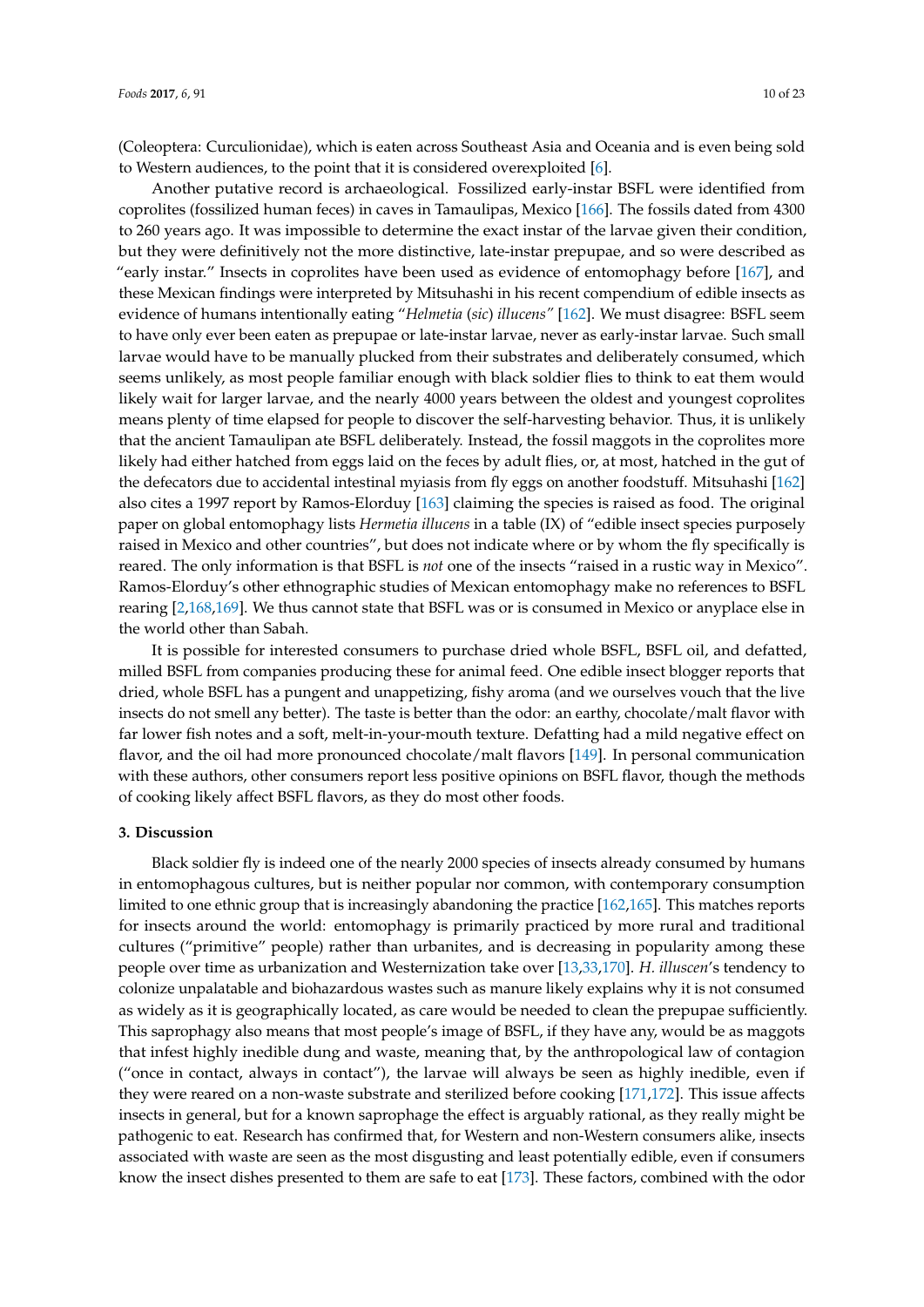and taste issues associated with waste, similarly explain why the ubiquitous house fly (Muscidae) and blow fly (Calliphoridae) maggots are not typically consumed. The exception that proves the rule is the Sabah case, where the BSFL consumed are those found infesting the same food (*tapai* feedstock made of cassava or rice) with which they are eaten. By the same law of contagion, the flies are seen as similarly edible as the *tapai*. BSFL here are consuming a food-quality substrate, which normalizes their edibility (and would also allow for the legal use of these larvae as feed under U.S. law). A good parallel would be *Piophila casei* (Diptera: Piophilidae), the cheese skippers, which colonize human food as well as old human cadavers [\[174\]](#page-21-4). Though not reared directly for human consumption, other than another ambiguous record in Ramos-Elorduy 1997 [\[162,](#page-20-17)[163\]](#page-20-18), and never consumed off the dead, they are an example of edible entomology in the form of *casu marzu*, a Sardinian cheese fermented to the point of decomposition and colonized by these maggots, which are only ever consumed along with the cheese (a practice that skirts EU food laws) [\[158\]](#page-20-13). For both the cheese skipper in Sardinia and the black soldier fly in Sabah, the larvae are only ever eaten with the same food item on which they were found. The same larvae harvested off of waste would not be consumed.

Regardless, one must conclude that humans can and do eat BSFL in some situations. Whether BSFL should be an insect of choice for commercial insect rearing for human food is the main question raised by our review. Nutritionally, BSFL are acceptable for human feeding. The main concern from studies on BSFL as fish or poultry feed was reduced performance when used as the sole food source due to low palatability or nutritive content relative to other diets: many, though not all [\[82\]](#page-16-15), studies recommended BSFL be used only as a partial meal replacement [\[175\]](#page-21-5). This concern is somewhat moot in humans: as omnivores, the idea of using BSFL or any other insect (or any other animal or plant organism, for that matter) as a sole source of human nutrition is not seriously considered. BSFL have one of the least healthful fatty acid profiles compared to other insects, based on our current opinions of which fatty acids are considered healthful. Interest in lowering rates of human cardiovascular disease would suggest BSFL as an unfavorable insect food relative to others due to this high saturated fat content, although one makes an assumption about future human food preferences in predicting that consumers will be choosy over which insects they eat. Defatting the insects may be essential for the commercial preparation and marketing of BSFL as a healthful alternative to animal meat, although this adds a step and cost to the processing of the insect that would need to be factored into environmental and economic analyses of BSFL rearing practicality. The importance of the substrate in determining the fatty acid profile in BSFL means some of the most desired waste biomass inputs, such as fish offal, may naturally mitigate the fatty acid problem. More data correlating substrate type to nutrients in the larvae are needed. From a sensory perspective alone, studies have found that lower (more healthful) ratios of monounsaturated to polyunsaturated fats beyond a certain threshold are associated with negative odor, texture, and flavor profiles [\[176–](#page-21-6)[179\]](#page-21-7). Thus, though perhaps less nutritionally favorable, BSFL might be tastier than other insects. The high levels of saturated fats in mammal meat, poultry skin, and dairy products have not stopped these foods from being accepted in human diets. Note also that the high amounts of medium-chain saturated fatty acids and low amounts of polyunsaturated fatty acids found in BSFL, while not ideal for human health, are ideal for biodiesel fuel production, suggesting that BSFL reared on waste may be even better suited as fuel than food [\[100\]](#page-17-16). Research on commercial-scale biofuel production from waste-fed saprophagous insects and its economic and environmental sustainability are a worthy topic for further exploration.

Regarding flavor and mouthfeel, the texture of BSFL is not significantly different from other larvae, but at this time no sensory profile tests have been done on BSFL-derived food. The issues of flavor and texture do not get the attention they deserve in entomophagy texts: the assumption that insects will be accepted as meat substitutes once the taboos of eating insects are overcome ignores the problem that insects do not taste or feel like meat [\[156,](#page-20-10)[173,](#page-21-3)[180\]](#page-21-8). BSFL in particular are most frequently compared to fish meal and oil, albeit with an earthier flavor. Note that one need not always think of what extant foods a novel food tastes like, and instead should consider that an insect tastes like an insect and prepare/market it accordingly [\[156\]](#page-20-10). The texture issue is more prominent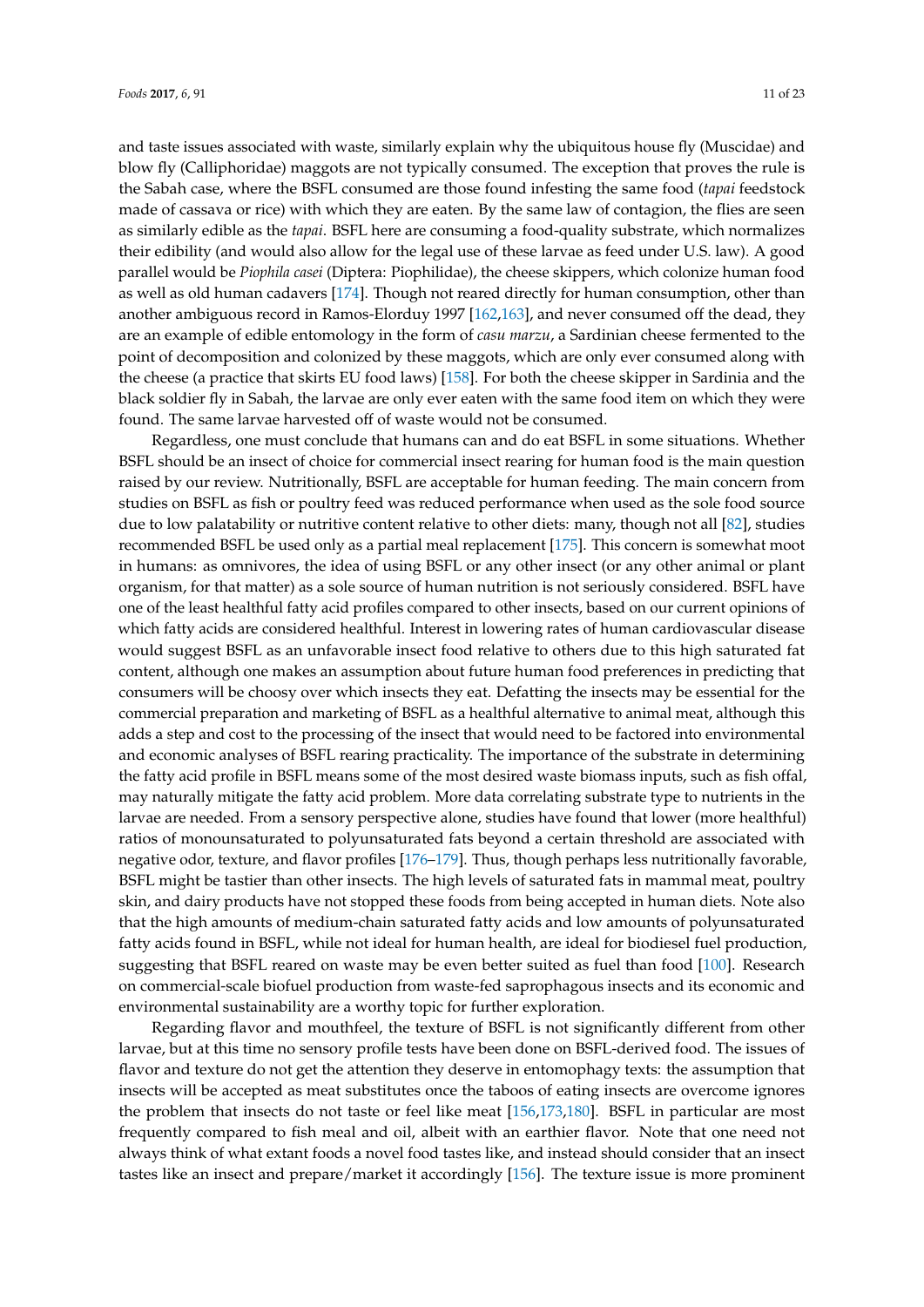in insects with hard exoskeletons like crickets, but appears to be less important in the soft-skinned BSFL. Fish meal is not a major ingredient in human cuisine, but pureed fish is used to make fish balls in East Asia and Scandinavia, and such *surimi*-type products ("textured insect protein") might indeed be a successful way to prepare BSFL or other insects for human consumers, assuming the flavor is acceptable. The advantage this formulation has is that it hides the insect origin. Many have reported, to the point of it becoming a consensus, that the best way to convince people in cultures unused to entomophagy to add insects into their diet is to disguise the insect as much as possible, with grinding the insects to a powder being the ideal method [\[14,](#page-13-16)[15,](#page-13-9)[181\]](#page-21-9). Powdered/ground insects can be easily added to baked goods and processed meats [\[3](#page-13-1)[,182\]](#page-21-10). This should also work to introduce a typically unappetizing insect to people who eat other insects readily, as different entomophagous cultures are not united in their food choices, but see different types of insects as delicacies or disgusting [\[25\]](#page-14-22). People surveyed also seem to prefer meat products that are part-insect, part-conventional livestock meats as opposed to all insect or all vegetable meat alternatives [\[183\]](#page-21-11). Insect meal has various uses, such as fortifying baked goods for extra protein (a ratio as high as 50/50 grain: insect meal has the same baking performance as pure flour), formulation into protein bars, or use in ground animal meat substitutes [\[184\]](#page-21-12). More creative ways to process insects are currently being researched, which can shape the direction of the industry greatly [\[33,](#page-14-9)[182\]](#page-21-10). For the more adventurous, dried BSFL could be a snack item suitable for eating like peanuts and salted crackers as an accompaniment to beer or other light alcohols, like fried grasshoppers in Mexico (*chapulines)* [\[185\]](#page-21-13) or, indeed, like raw BSFL in Sabah [\[164\]](#page-20-19). This use of insects as a snack rather than a vertebrate protein substitute for main courses does not meet any environmentalist goals, however, but just adds insects to the diet for novelty without any nobler reason [\[156\]](#page-20-10); not that there is anything wrong with that [\[186\]](#page-21-14).

Under the paradigm of insects as an alternative protein to mitigate the effects of climate change or rising populations, *H. illuscen*'s advantages might reasonably put it as the insect of choice among the pantheon of 1 million species: not only does it not compete with humans or livestock for food, have specialized diets, or require significant environmental manipulation [\[187\]](#page-21-15), but also it provides an economic and ecological service in processing the waste substrates that it feeds on. No other insect comes close to closing so many material flow loops and creating nearly self-sustaining food production cycles as BSFL, effectively making BSFL rearing on wastes a self-financing form of pollution reduction [\[188,](#page-21-16)[189\]](#page-21-17), although it is not yet known what are the best ratios of insects to substrate and what conditions will provide the optimal mix of larval production and waste recycling. BSFL thus show strong promise as part of a sustainable system with hydroponics or composting and aquaculture or poultry farming [\[93,](#page-17-9)[190,](#page-21-18)[191\]](#page-21-19), particularly in situations where food choices would be extremely limited, such as space travel [\[190](#page-21-18)[,192\]](#page-21-20) or the most pessimistic global food insecurity crises envisioned by population growth extrapolation [\[30\]](#page-14-6). Pilot projects to this end are already underway, such as the "Insect-based Feed and Fertilizer Production" project co-run by the Swiss Research Institute of Organic Agriculture and the University of Ghana [\[191\]](#page-21-19). However, the present legal restrictions on using waste-fed BSFL as livestock feed in the USA and EU mean BSFL cannot presently be legally used to close nutrient loops, but rather to recycle the nutrients from wastes into another form, such as compost or biodiesel. BSFL's use as feed or food hinges on changes in these regulations, which in turn depend on positive results to safety testing.

Saprophagy has economic and ecological advantages but a cultural disadvantage: the idea of eating an insect that feeds on waste, like a cockroach or blowfly, simply comes with too much of a taboo [\[173\]](#page-21-3). Beyond preconceived expectations of bad flavors, people may still feel consuming insects that fed on animal biosolids is hazardous to one's health, and the extant laws reflect these concerns. Though the flies have a strong record of reducing microbial and chemical contamination from their substrates, and microbial issues can be dealt with during insect production and processing [\[124\]](#page-19-0), the possibility of something unpleasant remaining in their gut between self-harvest and final processing exists. While manure is not considered a reservoir for prions that cause diseases such as bovine spongiform encephalitis or scrapie, there is currently no data on the fate of prions in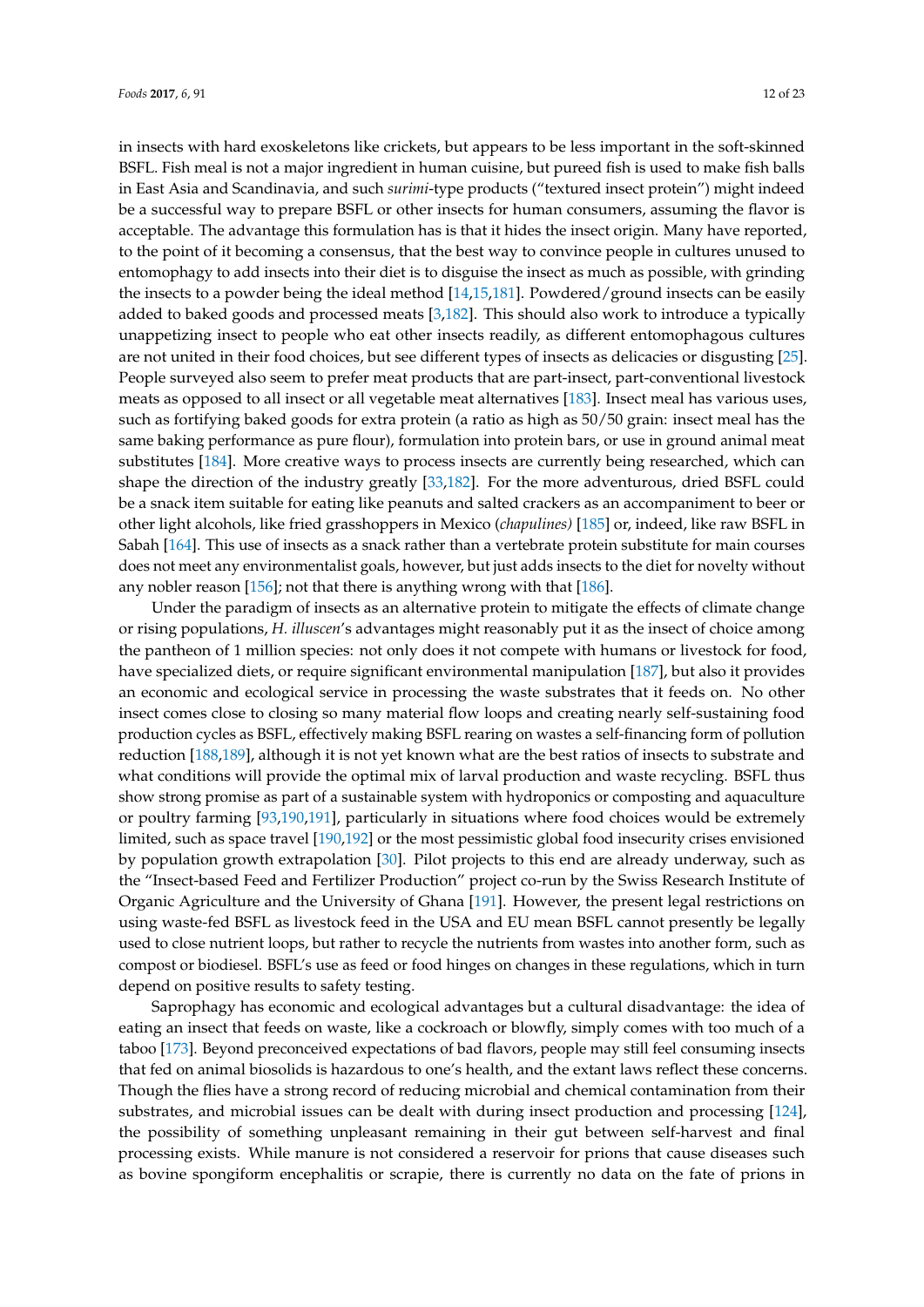slaughterhouse wastes processed by BSFL [\[193\]](#page-21-21). Insects are definitively not biological vectors or amplifiers of prions [\[114,](#page-18-9)[194](#page-22-0)[,195\]](#page-22-1), but experiments with the corpse fly *Sarcophaga carnaria* fed brains from scrapie-infected hamsters found that healthy hamsters can become infected after eating these fly larvae [\[195\]](#page-22-1). Evidence of absence would be more comforting to consumers and regulatory agents than absence of evidence, so this should be a priority research topic before BSFL fed slaughterhouse biomass can be legally fed to other organisms. Pending such data, the European Food Safety Authority recommends insects used as animal or human feed not be fed manure or certain ruminant meat substrates, some of which are already excluded from the food chain due to their risk of transmitting prion diseases. They also note that thermal treatment can deactivate prions as well [\[114\]](#page-18-9).

Beyond manure and feces, reports exist of BSFL colonizing human cadavers in advanced stages of decay [\[196](#page-22-2)[–199\]](#page-22-3), and pig cadavers as early as a week [\[200\]](#page-22-4). It is hard enough to convince people to eat grasshoppers, which, as entomophagy promoters love to argue, are farm-raised and eat the same food as cows do. To eat an insect whose diet includes garbage, dung, and even the dead may be too difficult a pill to swallow, even though other saprophagous arthropods—crabs and lobsters—are readily consumed. Insect foods, including BSFL, are already associated with rurality and primitiveness [\[33,](#page-14-9)[164\]](#page-20-19). The risk is that BSFL, perhaps more than insects in general, will be labeled a "starvation food" [\[201\]](#page-22-5) or "food of attrition" [\[156\]](#page-20-10): something not eaten for its own organoleptic properties, but because humanity has no alternative. Global warming and overpopulation are thus depicted as societal crimes whose punishment is reducing humanity to eating things that most people would otherwise find objectionable [\[202\]](#page-22-6). Unfortunately, this pessimistic view is exactly how BSFL and other insects have been primarily marketed for human consumption in the West: with a focus on their sustainable production rather than flavor or cost, which are the greater factors driving what people choose to eat [\[14,](#page-13-16)[154,](#page-20-9)[186\]](#page-21-14).

Such marketing of insects as sustainable is itself problematic, as other protein alternatives to livestock exist that are even more sustainable. This includes soy and other vegan protein sources, as well as future foods such as algae and lab-reared meat [\[17,](#page-13-11)[203\]](#page-22-7). Plant proteins have a lower carbon footprint than BSFL and are better for human cardiovascular health due to their superior fatty acid profiles. However, BSFL have an edge over plant proteins in terms of the greatly reduced land and water requirements for their rearing, as well as their ability to recycle wastes. BSFL are no substitute for plants sensu lato in the human diet, but per gram protein may prove to be more sustainable to produce than plant protein due to the low input costs. Of all extant protein production industries (other than hunting and fishing), BSFL rearing could prove to be the most sustainable. It absolutely has a place in the future, both as a waste recycler and as animal feed. The biggest obstacle may be a regulatory/legal one: extant laws on BSFL as animal feed explicitly forbid the use of "wastes" as substrate for BSFL feeding, which immediately places limitations on BSFL rearing. Luckily, these laws (themselves less than two years old at the time of this paper's publication) can and do change following the efforts of lobbyists armed with new research results. The biggest such research questions remaining are just how much protein and fat is produced per kilogram waste fed into a BSFL bioreactor per insect, how can BSFL be safely decontaminated if reared on a waste substrate, and whether their fatty acid profiles or palatability issues compromise their economic value as a feed substitute.

#### **4. Conclusions**

BSFL are edible, nutritious (especially when defatted), and can theoretically be reared more sustainably than extant farmed insects (and, therefore, extant farmed animals) pending further development of large-scale biorefineries. This makes them a potential protein source for humans both in the future and in the developing world. However, their primary usage in human food systems will likely be to reduce and recycle the waste biomass associated with other foods' production and consumption, from farm to table to toilet, possibly followed by ancillary use as animal feed or biodiesel feedstock. Legal prohibitions already limit such waste-fed BSFL's use as animal feed, let alone as a human food, and these will not change without favorable results of safety assessments.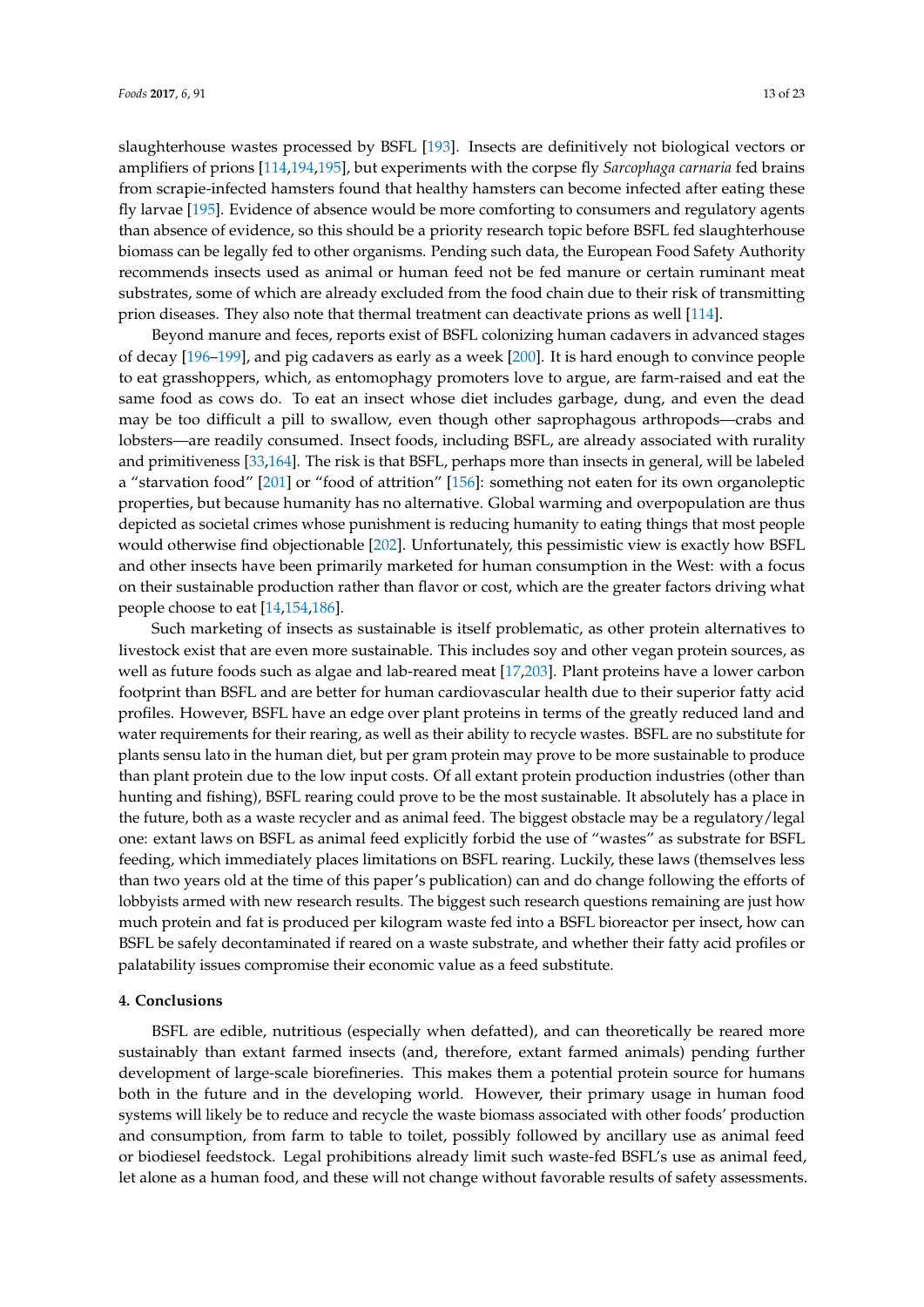Other challenges in making BSFL palatable for humans are the same as those facing all insects: sensory and cultural. Processing BSFL into human food is possible, but there is no guarantee that this is the best solution to food insecurity or that BSFL can ever shed the stigma associated with being saprophagous.

**Author Contributions:** Y-S.W. conceived of the project and assisted in literature review and writing. M.S. performed most writing and literature review.

**Conflicts of Interest:** The authors declare no conflicts of interest.

## **References**

- <span id="page-13-0"></span>1. Some Insect Foods of the American Indians: And How the Early Whites Reacted to Them. 1994. Available online: [http://www.hollowtop.com/finl\\_html/amerindians.htm](http://www.hollowtop.com/finl_html/amerindians.htm) (accessed on 16 October 2017).
- <span id="page-13-17"></span>2. Ramos-Elorduy, J. Anthropo-entomophagy: Cultures, evolution and sustainability. *Entomol. Res.* **2009**, *39*, 271–288. [\[CrossRef\]](http://dx.doi.org/10.1111/j.1748-5967.2009.00238.x)
- <span id="page-13-1"></span>3. Ayieko, M.A.; Oriaro, V.; Nyambuga, I.A. Processed products of termites and lake flies: Improving entomophagy for food security within the lake Victoria region. *Afr. J. Food Agric. Nutr. Dev.* **2010**, *10*, 2085–2098. [\[CrossRef\]](http://dx.doi.org/10.4314/ajfand.v10i2.53352)
- <span id="page-13-2"></span>4. When Chicago Braced for the Onslaught of the 17-Year Cicada. 1990. Available online: [http://labs.russell.](http://labs.russell.wisc.edu/insectsasfood/files/2012/09/Volume_3_No_3.pdf) [wisc.edu/insectsasfood/files/2012/09/Volume\\_3\\_No\\_3.pdf](http://labs.russell.wisc.edu/insectsasfood/files/2012/09/Volume_3_No_3.pdf) (accessed on 16 October 2017).
- 5. Yen, A.L. *Edible Insects and Other Invertebrates in Australia: Future Prospects*; Food and Agriculture Organization: Ciang Mai, Thailand, 2008; pp. 65–84.
- <span id="page-13-15"></span>6. Johnson, D.V. The contribution of edible forest insects to human nutrition and to forest management. In *Forest Insects as Food: Humans Bite Back*; Durst, P.B., Johnson, D.V., Leslie, R.N., Shono, K., Eds.; Food and Agriculture Organization of the United Nations: Bangkok, Thailand, 2010; pp. 5–22.
- <span id="page-13-3"></span>7. Meyer-Rochow, V.B.; Chakravorty, J. Notes on entomophagy and entomotherapy generally and information on the situation in India in particular. *Appl. Entomol. Zool.* **2013**, *48*, 105–112. [\[CrossRef\]](http://dx.doi.org/10.1007/s13355-013-0171-9)
- <span id="page-13-4"></span>8. Hanboonsong, Y. Edible insects and associated food habits in Thailand. In *Forest Insects as Food: Humans Bite Back*; Durst, P.B., Johnson, D.V., Leslie, R.N., Shono, K., Eds.; Food and Agriculture Organization of the United Nations: Bangkok, Thailand, 2010; pp. 173–182.
- <span id="page-13-5"></span>9. Yen, A.L. Edible insects: Traditional knowledge or western phobia? *Entomol. Res.* **2009**, *39*, 289–298. [\[CrossRef\]](http://dx.doi.org/10.1111/j.1748-5967.2009.00239.x)
- <span id="page-13-6"></span>10. Holt, V.M. *Why Not Eat Insects?* Field & Tuer, Leadenhall Press: London, UK, 1885; p. 99.
- <span id="page-13-7"></span>11. DeFoliart, G.R.; Dunkel, F.V.; Gracer, D. *The Food Insects Newsletter Volumes 1–13, 1988 through 2000: Chronicle of a Changing Culture Unabridged Collection of the Food Insects Newsletter*; Aardvark Global Publishing Company, L.L.C.: Salt Lake City, UT, USA, 2009; p. 414.
- <span id="page-13-8"></span>12. Vane-Wright, R.I. Why not eat insects? *Bull. Entomol. Res.* **1991**, *81*, 1–4. [\[CrossRef\]](http://dx.doi.org/10.1017/S0007485300053165)
- <span id="page-13-13"></span>13. Gracer, D. Filling the plates: Serving insects to the public in the United States. In *Forest Insects as Food: Humans Bite Back*; Durst, P.B., Johnson, D.V., Leslie, R.N., Shono, K., Eds.; Food and Agriculture Organization of the United Nations: Bangkok, Thailand, 2010; pp. 217–220.
- <span id="page-13-16"></span>14. Lensvelt, E.J.; Steenbekkers, L.P. Exploring consumer acceptance of entomophagy: A survey and experiment in Australia and The Netherlands. *Ecol. Food Nutr.* **2014**, *53*, 543–561. [\[CrossRef\]](http://dx.doi.org/10.1080/03670244.2013.879865) [\[PubMed\]](http://www.ncbi.nlm.nih.gov/pubmed/25105864)
- <span id="page-13-9"></span>15. Megido, R.C.; Sablon, L.; Geuens, M.; Brostaux, Y.; Alabi, T.; Blecker, C.; Drugmand, D.; Haubruge, É.; Francis, F. Edible insects acceptance by belgian consumers: Promising attitude for entomophagy development. *J. Sens. Stud.* **2014**, *29*, 14–20. [\[CrossRef\]](http://dx.doi.org/10.1111/joss.12077)
- <span id="page-13-10"></span>16. A query: Are Processed Insect Food Products Still Commercially Available in the United States? 1988. Available online: [http://labs.russell.wisc.edu/insectsasfood/files/2012/09/Volume\\_1\\_No\\_2.pdf](http://labs.russell.wisc.edu/insectsasfood/files/2012/09/Volume_1_No_2.pdf) (accessed on 16 October 2017).
- <span id="page-13-11"></span>17. Tucker, C.A. The significance of sensory appeal for reduced meat consumption. *Appetite* **2014**, *81*, 168–179. [\[CrossRef\]](http://dx.doi.org/10.1016/j.appet.2014.06.022) [\[PubMed\]](http://www.ncbi.nlm.nih.gov/pubmed/24953197)
- <span id="page-13-12"></span>18. Verbeke, W. Profiling consumers who are ready to adopt insects as a meat substitute in a western society. *Food Qual. Prefer.* **2015**, *39*, 147–155. [\[CrossRef\]](http://dx.doi.org/10.1016/j.foodqual.2014.07.008)
- <span id="page-13-14"></span>19. Tranter, H. Insects creeping into english diets: Introducing entomophagy to school children in a provincial town. Master's Thesis, University of East Anglia, Norwich, UK, 2013.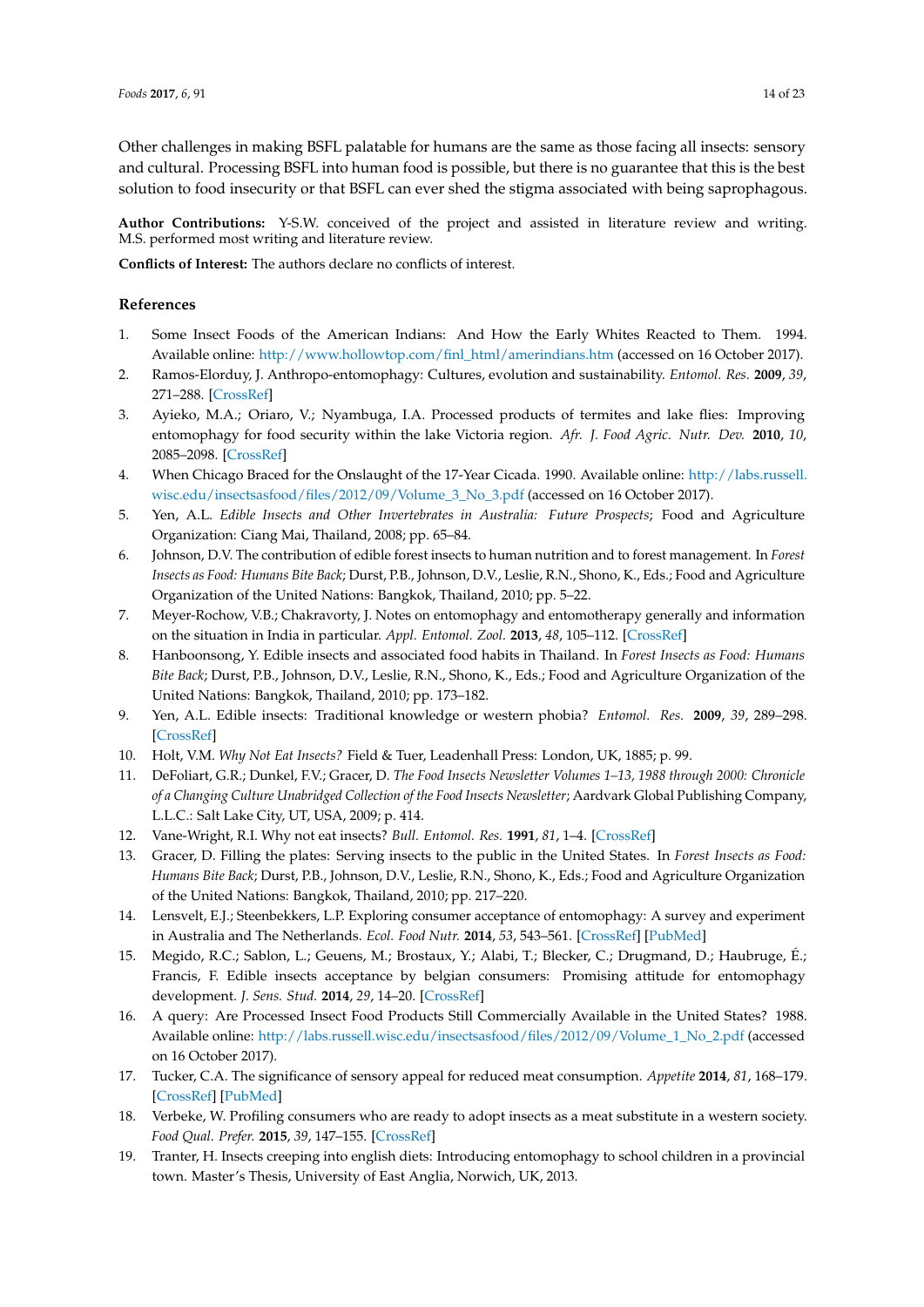- <span id="page-14-0"></span>20. Van Huis, A.; van Itterbeeck, J.; Klunder, H.; Mertens, E.; Halloran, A.; Muir, G.; Vantomme, P. *Edible Insects: Future Prospects for Food and Feed Security*; Food and agriculture organization of the United Nations (FAO): Rome, Italy, 2013; p. 171.
- 21. Halloran, A.; Flore, R.; Mercier, C. Notes from the 'insects in a gastronomic context' workshop in Bangkok, Thailand. *J. Insects Food Feed* **2015**, *1*, 241–243. [\[CrossRef\]](http://dx.doi.org/10.3920/JIFF2015.0070)
- <span id="page-14-1"></span>22. Vantomme, P.; Münke, C.; Van Huis, A.; Van Itterbeeck, J.; Hakman, A. *Insects to Feed the World Conference: Summary Report*; FAO/Wageningen University: Wageningen, The Netherlands, 2014.
- <span id="page-14-2"></span>23. Taylor, R.L.; Carter, B.J. *Entertaining with Insects or: The Original Guide to Insect Cookery*; Woodbridge Press: Santa Barbara, CA, USA, 1976; p. 160.
- 24. Gordon, D.G. *The Eat-a-Bug Cookbook*; Ten Speed Press: Berkely, CA, USA, 1998; p. 103.
- <span id="page-14-22"></span>25. Menzel, P.; D'Aluisio, F. *Man Eating Bugs: The Art and Science of Eating Insects*; Ten Speed Press: Berkeley, CA, USA, 1998.
- <span id="page-14-3"></span>26. Van Huis, A.; van Gurp, H.; Dicke, M. *The Insect Cookbook: Food for a Sustainable Planet*; Columbia University Press: New York, NY, USA, 2014; p. 13.
- <span id="page-14-4"></span>27. Gahukar, R.T. Entomophagy and human food security. *Int. J. Tropical Insect Sci.* **2011**, *31*, 129–144. [\[CrossRef\]](http://dx.doi.org/10.1017/S1742758411000257)
- 28. Martin, D. *Edible: An Adventure into the World of Eating Insects and the Last Great Hope to Save the Planet*; Houghton Mifflin Harcourt: Boston, MA, USA, 2014.
- <span id="page-14-5"></span>29. Nadeau, L.; Nadeau, I.; Franklin, F.; Dunkel, F. The potential for entomophagy to address undernutrition. *Ecol. Food Nutr.* **2015**, *55*, 200–208. [\[CrossRef\]](http://dx.doi.org/10.1080/03670244.2014.930032) [\[PubMed\]](http://www.ncbi.nlm.nih.gov/pubmed/25401273)
- <span id="page-14-6"></span>30. Shelomi, M. The meat of affliction: Insects and the future of food as seen in expo 2015. *Trends Food Sci. Technol.* **2016**, *56*, 175–179. [\[CrossRef\]](http://dx.doi.org/10.1016/j.tifs.2016.08.004)
- <span id="page-14-7"></span>31. Van Huis, A. Potential of insects as food and feed in assuring food security. *Ann. Rev. Entomol.* **2013**, *58*, 563–583. [\[CrossRef\]](http://dx.doi.org/10.1146/annurev-ento-120811-153704) [\[PubMed\]](http://www.ncbi.nlm.nih.gov/pubmed/23020616)
- <span id="page-14-8"></span>32. Oonincx, D.G.A.B.; Van Broekhoven, S.; Van Huis, A.; van Loon, J.J.A. Feed conversion, survival and development, and composition of four insect species on diets composed of food by-products. *PLoS ONE* **2015**, *10*, e0144601. [\[CrossRef\]](http://dx.doi.org/10.1371/journal.pone.0144601) [\[PubMed\]](http://www.ncbi.nlm.nih.gov/pubmed/26699129)
- <span id="page-14-9"></span>33. Costa-Neto, E.M. Insects as human food: An overview. *Amaz. Rev. Antropol.* **2013**, *5*, 562–582. [\[CrossRef\]](http://dx.doi.org/10.18542/amazonica.v5i3.1564)
- <span id="page-14-10"></span>34. Oonincx, D.G.; van Itterbeeck, J.; Heetkamp, M.J.; van den Brand, H.; van Loon, J.J.; van Huis, A. An exploration on greenhouse gas and ammonia production by insect species suitable for animal or human consumption. *PLoS ONE* **2010**, *5*, e14445. [\[CrossRef\]](http://dx.doi.org/10.1371/journal.pone.0014445) [\[PubMed\]](http://www.ncbi.nlm.nih.gov/pubmed/21206900)
- <span id="page-14-11"></span>35. Oonincx, D.G.; de Boer, I.J. Environmental impact of the production of mealworms as a protein source for humans—A life cycle assessment. *PLoS ONE* **2012**, *7*, e51145. [\[CrossRef\]](http://dx.doi.org/10.1371/journal.pone.0051145) [\[PubMed\]](http://www.ncbi.nlm.nih.gov/pubmed/23284661)
- <span id="page-14-12"></span>36. Mekonnen, M.M.; Hoekstra, A.Y. A global assessment of the water footprint of farm animal products. *Ecosystems* **2012**, *15*, 401–415. [\[CrossRef\]](http://dx.doi.org/10.1007/s10021-011-9517-8)
- <span id="page-14-13"></span>37. Miglietta, P.P.; De Leo, F.; Ruberti, M.; Massari, S. Mealworms for food: A water footprint perspective. *Water* **2015**, *7*, 6190–6203. [\[CrossRef\]](http://dx.doi.org/10.3390/w7116190)
- <span id="page-14-14"></span>38. Singh-Ackbarali, D.; Maharaj, R. Mini livestock ranching: Solution to reducing the carbon footprint and negative environmental impacts of agriculture. In *Environmental Sustainability and Climate Change Adaptation Strategies*; Ganpat, W., Isaac, W.-A., Eds.; IGI Global: Hershey, PA, USA, 2017; pp. 188–212.
- <span id="page-14-15"></span>39. Makkar, H.P.S.; Tran, G.; Heuzé, V.; Ankers, P. State-of-the-art on use of insects as animal feed. *Anim. Feed Sci. Technol.* **2014**, *197*, 1–33. [\[CrossRef\]](http://dx.doi.org/10.1016/j.anifeedsci.2014.07.008)
- <span id="page-14-16"></span>40. Veldkamp, T.; Bosch, G. Insects: A protein-rich feed ingredient in pig and poultry diets. *Anim. Front.* **2015**, *5*, 45–50.
- <span id="page-14-17"></span>41. Ferreira, A. Saving the mopane worm: South Africa's wiggly protein snack in danger. *Food Insects Newsl.* **1995**, *8*, 6.
- <span id="page-14-18"></span>42. DeFoliart, G.R. Edible insects as minilivestock. *Biodivers. Conserv.* **1995**, *4*, 306–321. [\[CrossRef\]](http://dx.doi.org/10.1007/BF00055976)
- <span id="page-14-19"></span>43. Popa, R.; Green, T.R. Using black soldier fly larvae for processing organic leachates. *J. Econ. Entomol.* **2012**, *105*, 374–378. [\[CrossRef\]](http://dx.doi.org/10.1603/EC11192) [\[PubMed\]](http://www.ncbi.nlm.nih.gov/pubmed/22606806)
- <span id="page-14-20"></span>44. Salomone, R.; Saija, G.; Mondello, G.; Giannetto, A.; Fasulo, S.; Savastano, D. Environmental impact of food waste bioconversion by insects: Application of life cycle assessment to process using *Hermetia illucens*. *J. Clean. Prod.* **2017**, *140*, 890–905. [\[CrossRef\]](http://dx.doi.org/10.1016/j.jclepro.2016.06.154)
- <span id="page-14-21"></span>45. Sheppard, D.C.; Newton, G.L.; Thompson, S.A.; Savage, S. A value-added manure management-system using the black soldier fly. *Bioresour. Technol.* **1994**, *50*, 275–279. [\[CrossRef\]](http://dx.doi.org/10.1016/0960-8524(94)90102-3)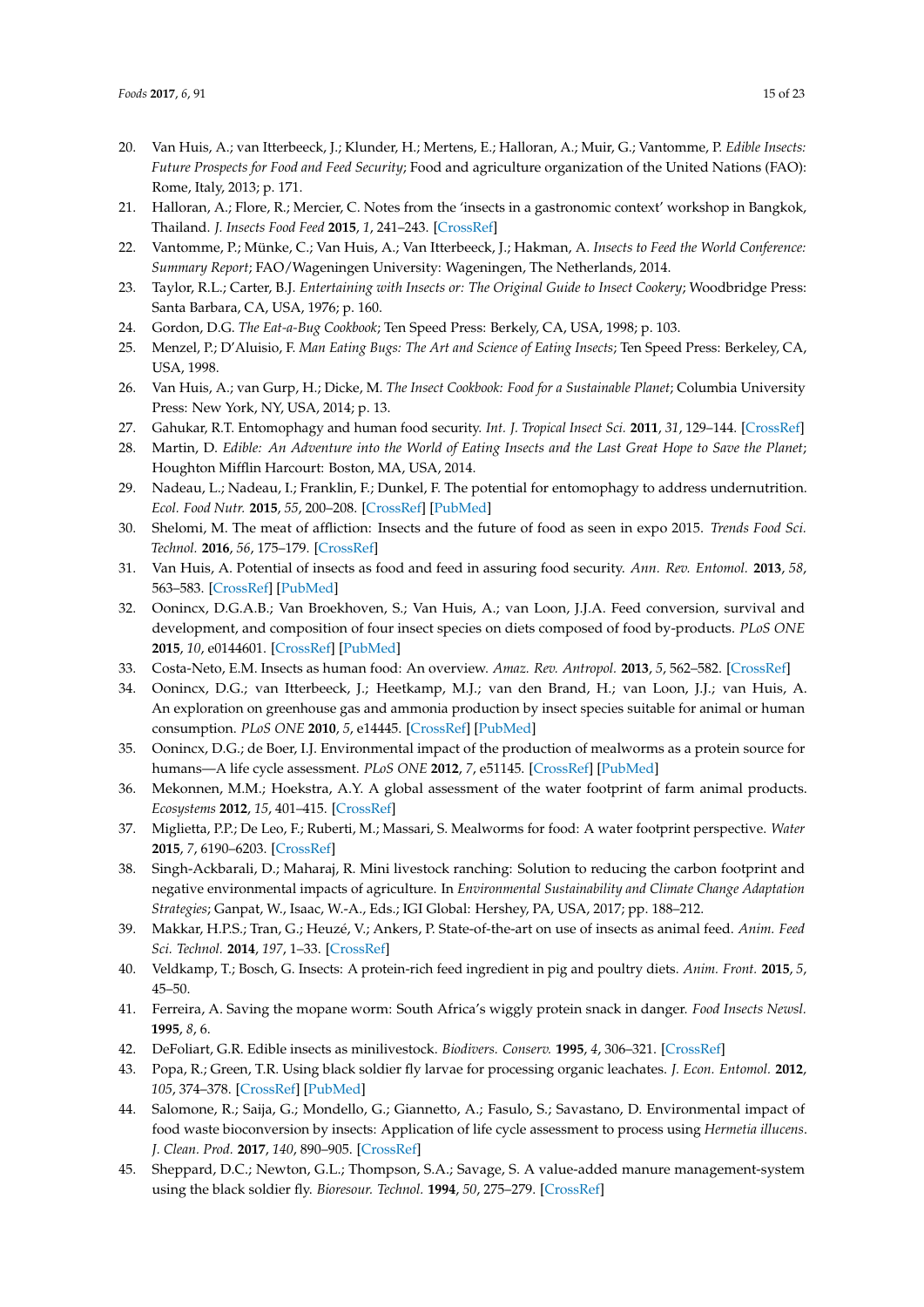- <span id="page-15-0"></span>46. Čičková, H.; Newton, G.L.; Lacy, R.C.; Kozánek, M. The use of fly larvae for organic waste treatment. *Waste Manag.* **2015**, *35*, 68–80. [\[CrossRef\]](http://dx.doi.org/10.1016/j.wasman.2014.09.026) [\[PubMed\]](http://www.ncbi.nlm.nih.gov/pubmed/25453313)
- <span id="page-15-1"></span>47. Spranghers, T.; Noyez, A.; Schildermans, K.; De Clercq, P. Cold hardiness of the black soldier fly (diptera: Stratiomyidae). *J. Econ. Entomol.* **2017**, *110*, 1501–1507. [\[CrossRef\]](http://dx.doi.org/10.1093/jee/tox142) [\[PubMed\]](http://www.ncbi.nlm.nih.gov/pubmed/28525620)
- <span id="page-15-2"></span>48. Sheppard, D.C.; Tomberlin, J.K.; Joyce, J.A.; Kiser, B.C.; Sumner, S.M. Rearing methods for the black soldier fly (diptera : Stratiomyidae). *J. Med. Entomol.* **2002**, *39*, 695–698. [\[CrossRef\]](http://dx.doi.org/10.1603/0022-2585-39.4.695) [\[PubMed\]](http://www.ncbi.nlm.nih.gov/pubmed/12144307)
- <span id="page-15-3"></span>49. Sheppard, C. Housefly and lesser fly control utilizing the black soldier fly in manure management-systems for caged laying hens. *Environ. Entomol.* **1983**, *12*, 1439–1442. [\[CrossRef\]](http://dx.doi.org/10.1093/ee/12.5.1439)
- <span id="page-15-4"></span>50. Yu, G.H.; Chen, Y.H.; Yu, Z.N.; Cheng, P. Research progress on the larvae and prepupae of black soldier fly *Hermetia illucens* used as animal feedstuff. *Chin. Bull. Entomol.* **2009**, *46*, 41–45.
- <span id="page-15-5"></span>51. Zheng, L.Y.; Hou, Y.F.; Li, W.; Yang, S.; Li, Q.; Yu, Z.N. Biodiesel production from rice straw and restaurant waste employing black soldier fly assisted by microbes. *Energy* **2012**, *47*, 225–229. [\[CrossRef\]](http://dx.doi.org/10.1016/j.energy.2012.09.006)
- <span id="page-15-6"></span>52. Green, T.R.; Popa, R. Enhanced ammonia content in compost leachate processed by black soldier fly larvae. *Appl. Biochem. Biotechnol.* **2012**, *166*, 1381–1387. [\[CrossRef\]](http://dx.doi.org/10.1007/s12010-011-9530-6) [\[PubMed\]](http://www.ncbi.nlm.nih.gov/pubmed/22238016)
- <span id="page-15-7"></span>53. Webster, C.D.; Rawles, S.D.; Koch, J.F.; Thompson, K.R.; Kobayashi, Y.; Gannam, A.L.; Twibell, R.G.; Hyde, N.M. Bio-ag reutilization of distiller's dried grains with solubles (DDGS) as a substrate for black soldier fly larvae, *Hermetia illucens*, along with poultry by-product meal and soybean meal, as total replacement of fish meal in diets for nile tilapia, *Oreochromis niloticus*. *Aquac. Nutr.* **2016**, *22*, 976–988.
- <span id="page-15-8"></span>54. Lalander, C.; Diener, S.; Magri, M.E.; Zurbrugg, C.; Lindstrom, A.; Vinneras, B. Faecal sludge management with the larvae of the black soldier fly (*Hermetia illucens*)—From a hygiene aspect. *Sci. Total Environ.* **2013**, *458*, 312–318. [\[CrossRef\]](http://dx.doi.org/10.1016/j.scitotenv.2013.04.033) [\[PubMed\]](http://www.ncbi.nlm.nih.gov/pubmed/23669577)
- <span id="page-15-9"></span>55. Banks, I.J.; Gibson, W.T.; Cameron, M.M. Growth rates of black soldier fly larvae fed on fresh human faeces and their implication for improving sanitation. *Trop. Med. Int. Health* **2014**, *19*, 14–22. [\[CrossRef\]](http://dx.doi.org/10.1111/tmi.12228) [\[PubMed\]](http://www.ncbi.nlm.nih.gov/pubmed/24261901)
- <span id="page-15-10"></span>56. Nguyen, T.T.X.; Tomberlin, J.K.; Vanlaerhoven, S. Ability of black soldier fly (diptera: Stratiomyidae) larvae to recycle food waste. *Environ. Entomol.* **2015**, *44*, 406–410. [\[CrossRef\]](http://dx.doi.org/10.1093/ee/nvv002) [\[PubMed\]](http://www.ncbi.nlm.nih.gov/pubmed/26313195)
- <span id="page-15-11"></span>57. Kim, W.; Bae, S.; Park, K.; Lee, S.; Choi, Y.; Han, S.; Koh, Y. Biochemical characterization of digestive enzymes in the black soldier fly, *Hermetia illucens* (diptera: Stratiomyidae). *J. Asia Pac. Entomol.* **2011**, *14*, 11–14. [\[CrossRef\]](http://dx.doi.org/10.1016/j.aspen.2010.11.003)
- <span id="page-15-12"></span>58. Blum, M.S. The limits of entomophagy: A discretionary gourmand in a world of toxic insects. *Food Insects Newsl.* **1994**, *7*, 1–6.
- <span id="page-15-13"></span>59. Li, Q.; Zheng, L.Y.; Qiu, N.; Cai, H.; Tomberlin, J.K.; Yu, Z.N. Bioconversion of dairy manure by black soldier fly (diptera: Stratiomyidae) for biodiesel and sugar production. *Waste Manag.* **2011**, *31*, 1316–1320. [\[CrossRef\]](http://dx.doi.org/10.1016/j.wasman.2011.01.005) [\[PubMed\]](http://www.ncbi.nlm.nih.gov/pubmed/21367596)
- 60. Wang, C.; Qian, L.; Wang, W.; Wang, T.; Deng, Z.; Yang, F.; Xiong, J.; Feng, W. Exploring the potential of lipids from black soldier fly: New paradigm for biodiesel production (I). *Renew. Energy* **2017**, *111*, 749–756. [\[CrossRef\]](http://dx.doi.org/10.1016/j.renene.2017.04.063)
- 61. Nguyen, H.C.; Liang, S.-H.; Doan, T.T.; Su, C.-H.; Yang, P.-C. Lipase-catalyzed synthesis of biodiesel from black soldier fly (*Hermetica illucens*): Optimization by using response surface methodology. *Energy Convers. Manag.* **2017**, *145*, 335–342. [\[CrossRef\]](http://dx.doi.org/10.1016/j.enconman.2017.05.010)
- <span id="page-15-14"></span>62. Mohd-Noor, S.-N.; Wong, C.-Y.; Lim, J.-W.; Uemura, Y.; Lam, M.-K.; Ramli, A.; Bashir, M.J.K.; Tham, L. Optimization of self-fermented period of waste coconut endosperm destined to feed black soldier fly larvae in enhancing the lipid and protein yields. *Renew. Energy* **2017**, *111*, 646–654. [\[CrossRef\]](http://dx.doi.org/10.1016/j.renene.2017.04.067)
- <span id="page-15-15"></span>63. Lalander, C.H.; Fidjeland, J.; Diener, S.; Eriksson, S.; Vinneras, B. High waste-to-biomass conversion and efficient *Salmonella* spp. Reduction using black soldier fly for waste recycling. *Agron. Sustain. Dev.* **2015**, *35*, 261–271. [\[CrossRef\]](http://dx.doi.org/10.1007/s13593-014-0235-4)
- <span id="page-15-16"></span>64. Diener, S.; Solano, N.M.S.; Gutiérrez, F.R.; Zurbrügg, C.; Tockner, K. Biological treatment of municipal organic waste using black soldier fly larvae. *Waste Biomass Valoriz.* **2011**, *2*, 357–363. [\[CrossRef\]](http://dx.doi.org/10.1007/s12649-011-9079-1)
- <span id="page-15-17"></span>65. Kroeckel, S.; Harjes, A.G.E.; Roth, I.; Katz, H.; Wuertz, S.; Susenbeth, A.; Schulz, C. When a turbot catches a fly: Evaluation of a pre-pupae meal of the black soldier fly (*Hermetia illucens*) as fish meal substitute—Growth performance and chitin degradation in juvenile turbot (*Psetta maxima*). *Aquaculture* **2012**, *364*, 345–352. [\[CrossRef\]](http://dx.doi.org/10.1016/j.aquaculture.2012.08.041)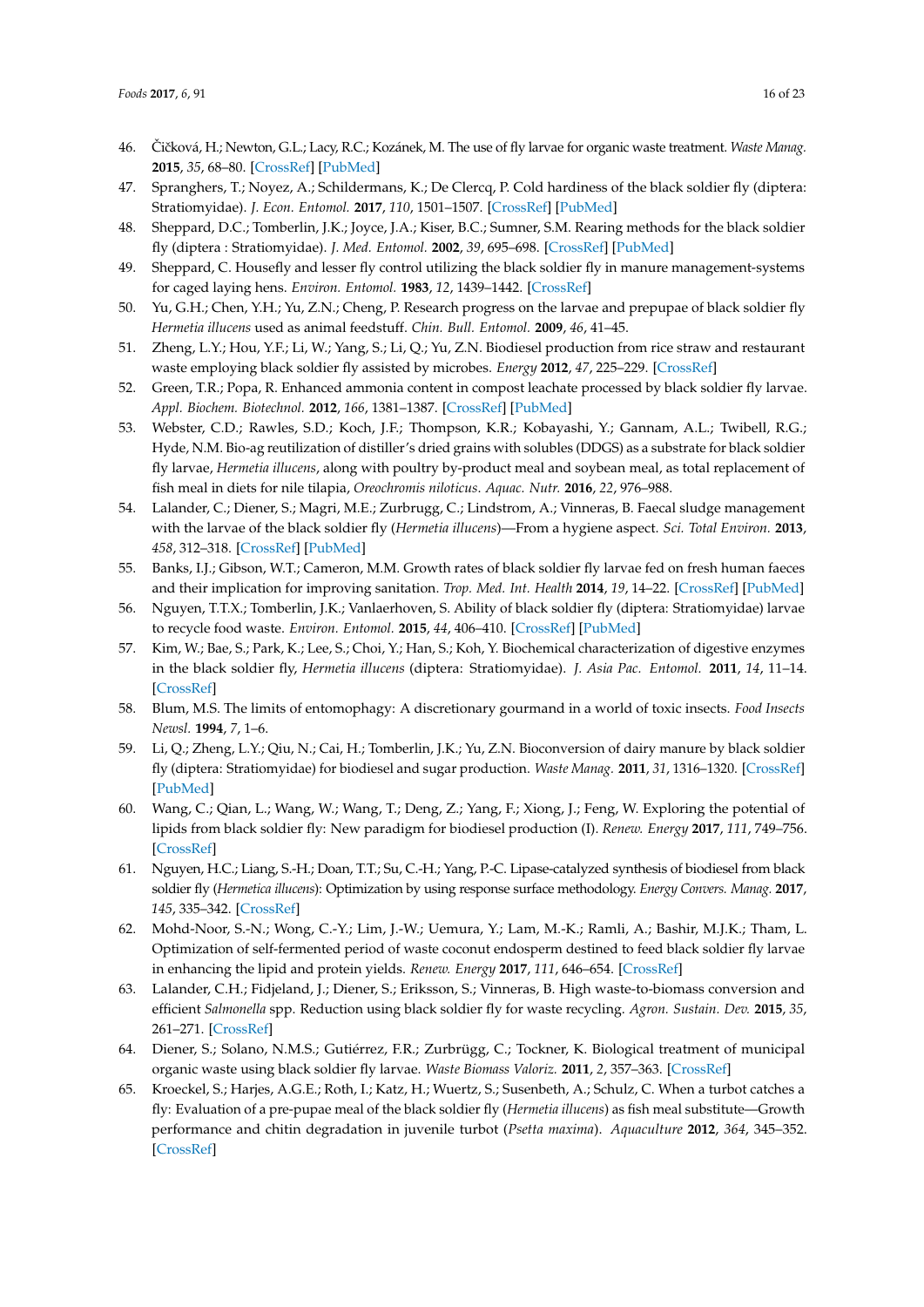- <span id="page-16-0"></span>66. Li, S.L.; Ji, H.; Zhang, B.X.; Tian, J.J.; Zhou, J.S.; Yu, H.B. Influence of black soldier fly (*Hermetia illucens*) larvae oil on growth performance, body composition, tissue fatty acid composition and lipid deposition in juvenile jian carp (*Cyprinus carpio* var. Jian). *Aquaculture* **2016**, *465*, 43–52. [\[CrossRef\]](http://dx.doi.org/10.1016/j.aquaculture.2016.08.020)
- <span id="page-16-1"></span>67. St-Hilaire, S.; Cranfill, K.; McGuire, M.A.; Mosley, E.E.; Tomberlin, J.K.; Newton, L.; Sealey, W.; Sheppard, C.; Irving, S. Fish offal recycling by the black soldier fly produces a foodstuff high in omega-3 fatty acids. *J. World Aquac. Soc.* **2007**, *38*, 309–313. [\[CrossRef\]](http://dx.doi.org/10.1111/j.1749-7345.2007.00101.x)
- <span id="page-16-2"></span>68. Sealey, W.M.; Gaylord, T.G.; Barrows, F.T.; Tomberlin, J.K.; McGuire, M.A.; Ross, C.; St-Hilaire, S. Sensory analysis of rainbow trout, *Oncorhynchus mykiss*, fed enriched black soldier fly prepupae, *Hermetia illucens*. *J. World Aquac. Soc.* **2011**, *42*, 34–45. [\[CrossRef\]](http://dx.doi.org/10.1111/j.1749-7345.2010.00441.x)
- <span id="page-16-3"></span>69. Renna, M.; Schiavone, A.; Gai, F.; Dabbou, S.; Lussiana, C.; Malfatto, V.; Prearo, M.; Capucchio, M.T.; Biasato, I.; Biasibetti, E. Evaluation of the suitability of a partially defatted black soldier fly (*Hermetia illucens* L.) larvae meal as ingredient for rainbow trout (*Oncorhynchus mykiss walbaum*) diets. *J. Anim. Sci. Biotechnol.* **2017**, *8*, 57. [\[CrossRef\]](http://dx.doi.org/10.1186/s40104-017-0191-3) [\[PubMed\]](http://www.ncbi.nlm.nih.gov/pubmed/28680591)
- <span id="page-16-4"></span>70. St-Hilaire, S.; Sheppard, C.; Tomberlin, J.K.; Irving, S.; Newton, L.; McGuire, M.A.; Mosley, E.E.; Hardy, R.W.; Sealey, W. Fly prepupae as a feedstuff for rainbow trout, *Oncorhynchus mykiss*. *J. World Aquac. Soc.* **2007**, *38*, 59–67. [\[CrossRef\]](http://dx.doi.org/10.1111/j.1749-7345.2006.00073.x)
- <span id="page-16-5"></span>71. Aniebo, A.O.; Erondu, E.S.; Owen, O.J. Replacement of fish meal with maggot meal in African catfish (*Clarias gariepinus*) diets. *Revista Cientifica UDO Agricola* **2009**, *9*, 653–656.
- <span id="page-16-6"></span>72. Diener, S.; Zurbrugg, C.; Tockner, K. Conversion of organic material by black soldier fly larvae: Establishing optimal feeding rates. *Waste Manag. Resour.* **2009**, *27*, 603–610. [\[CrossRef\]](http://dx.doi.org/10.1177/0734242X09103838) [\[PubMed\]](http://www.ncbi.nlm.nih.gov/pubmed/19502252)
- 73. Magalhães, R.; Sánchez-López, A.; Leal, R.S.; Martínez-Llorens, S.; Oliva-Teles, A.; Peres, H. Black soldier fly (*Hermetia illucens*) pre-pupae meal as a fish meal replacement in diets for European seabass (*Dicentrarchus labrax*). *Aquaculture* **2017**, *476*, 79–85. [\[CrossRef\]](http://dx.doi.org/10.1016/j.aquaculture.2017.04.021)
- <span id="page-16-7"></span>74. Bondari, K.; Sheppard, D.C. Soldier fly larvae as feed in commercial fish production. *Aquaculture* **1981**, *24*, 103–109. [\[CrossRef\]](http://dx.doi.org/10.1016/0044-8486(81)90047-8)
- <span id="page-16-8"></span>75. Cummins, V.C.; Rawles, S.D.; Thompson, K.R.; Velasquez, A.; Kobayashi, Y.; Hager, J.; Webster, C.D. Evaluation of black soldier fly (*Hermetia illucens*) larvae meal as partial or total replacement of marine fish meal in practical diets for pacific white shrimp (*Litopenaeus vannamei*). *Aquaculture* **2017**, *473*, 337–344. [\[CrossRef\]](http://dx.doi.org/10.1016/j.aquaculture.2017.02.022)
- <span id="page-16-9"></span>76. Bradley, S.W.; Booth, D.C.; Sheppard, D.C. Parasitism of the black soldier fly by *Trichopria* sp. (hymenoptera, diapriidae) in poultry houses. *Environ. Entomol.* **1984**, *13*, 451–454. [\[CrossRef\]](http://dx.doi.org/10.1093/ee/13.2.451)
- <span id="page-16-10"></span>77. Bradley, S.W.; Sheppard, D.C. Housefly oviposition inhibition by larvae of *Hermetia illucens*, the black soldier fly. *J. Chem. Ecol.* **1984**, *10*, 853–859. [\[CrossRef\]](http://dx.doi.org/10.1007/BF00987968) [\[PubMed\]](http://www.ncbi.nlm.nih.gov/pubmed/24318779)
- <span id="page-16-11"></span>78. Cullere, M.; Tasoniero, G.; Giaccone, V.; Miotti-Scapin, R.; Claeys, E.; De Smet, S.; Dalle Zotte, A. Black soldier fly as dietary protein source for broiler quails: Apparent digestibility, excreta microbial load, feed choice, performance, carcass and meat traits. *Animal* **2016**, *10*, 1923–1930. [\[CrossRef\]](http://dx.doi.org/10.1017/S1751731116001270) [\[PubMed\]](http://www.ncbi.nlm.nih.gov/pubmed/27339654)
- <span id="page-16-12"></span>79. Cullere, M.; Tasoniero, G.; Giaccone, V.; Acuti, G.; Marangon, A.; Dalle Zotte, A. Black soldier fly as dietary protein source for broiler quails: Meat proximate composition, fatty acid and amino acid profile, oxidative status and sensory traits. *Animal* **2017**, 1–8. [\[CrossRef\]](http://dx.doi.org/10.1017/S1751731117001860) [\[PubMed\]](http://www.ncbi.nlm.nih.gov/pubmed/28735587)
- <span id="page-16-13"></span>80. Schiavone, A.; De Marco, M.; Martínez, S.; Dabbou, S.; Renna, M.; Madrid, J.; Hernandez, F.; Rotolo, L.; Costa, P.; Gai, F. Nutritional value of a partially defatted and a highly defatted black soldier fly larvae (*Hermetia illucens* L.) meal for broiler chickens: Apparent nutrient digestibility, apparent metabolizable energy and apparent ileal amino acid digestibility. *J. Anim. Sci. Biotechnol.* **2017**, *8*, 51. [\[CrossRef\]](http://dx.doi.org/10.1186/s40104-017-0181-5) [\[PubMed\]](http://www.ncbi.nlm.nih.gov/pubmed/28603614)
- <span id="page-16-14"></span>81. Schiavone, A.; Cullere, M.; De Marco, M.; Meneguz, M.; Biasato, I.; Bergagna, S.; Dezzutto, D.; Gai, F.; Dabbou, S.; Gasco, L.; et al. Partial or total replacement of soybean oil by black soldier fly larvae (*Hermetia illucens* L.) fat in broiler diets: Effect on growth performances, feed-choice, blood traits, carcass characteristics and meat quality. *Ital. J. Anim. Sci.* **2017**, *16*, 93–100. [\[CrossRef\]](http://dx.doi.org/10.1080/1828051X.2016.1249968)
- <span id="page-16-15"></span>82. Maurer, V.; Holinger, M.; Amsler, Z.; Früh, B.; Wohlfahrt, J.; Stamer, A.; Leiber, F. Replacement of soybean cake by *Hermetia illucens* meal in diets for layers. *J. Insects Food Feed* **2016**, *2*, 83–90. [\[CrossRef\]](http://dx.doi.org/10.3920/JIFF2015.0071)
- <span id="page-16-16"></span>83. Ruhnke, I.; Normant, C.; Iqbal, Z.; Campbell, D.L.M.; Zentek, J.; Choct, M. Feed refusal of laying hens—A case report. In Proceedings of the 28th Annual Australian Poultry Science Symposium, Sydney, New South Wales, Australia, 13–15 February 2017; The University of Sydney, Sydney: New South Wales, Australia, 2017; pp. 213–216.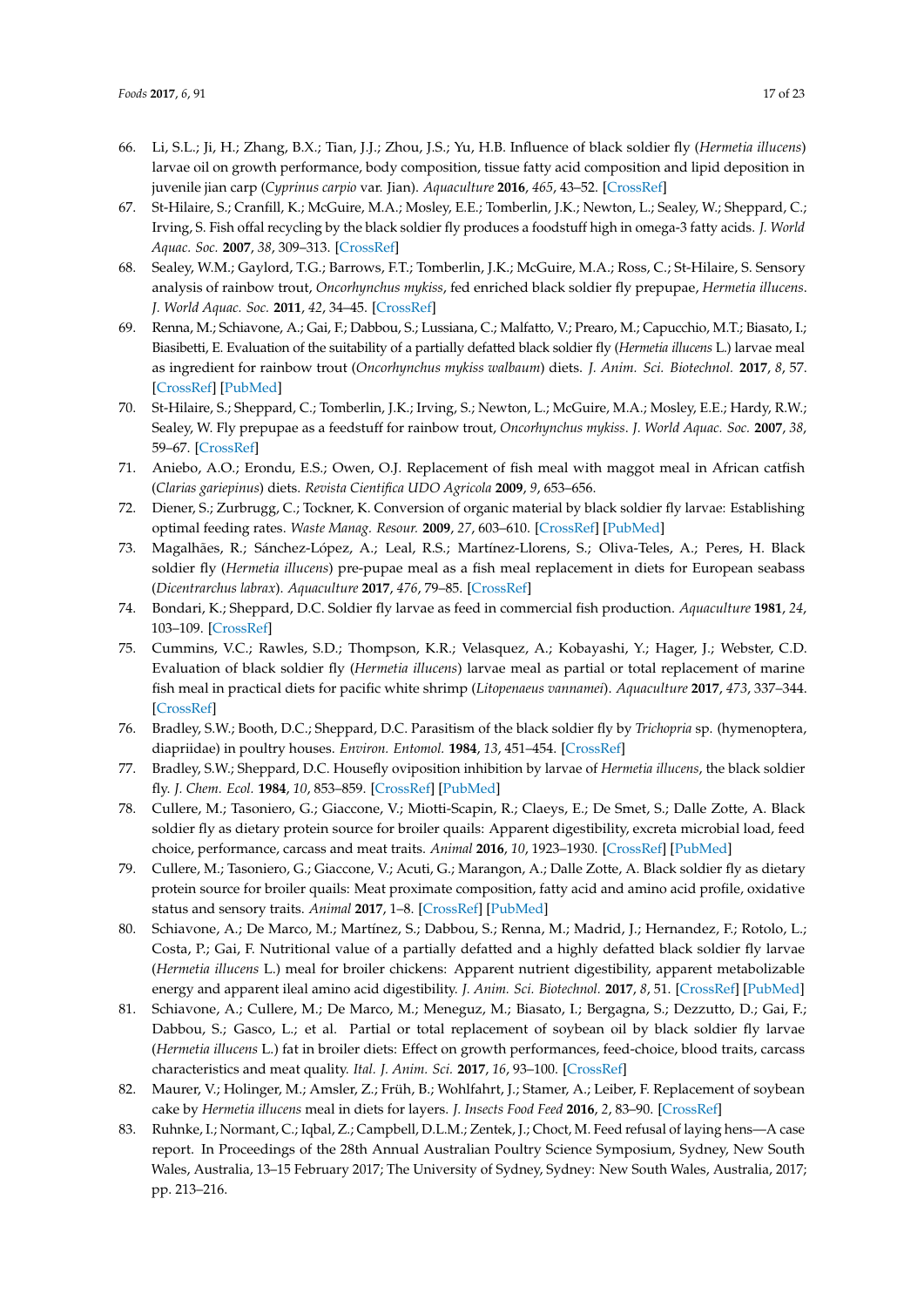- <span id="page-17-0"></span>84. Bodri, M.S.; Cole, E.R. Black soldier fly (*Hermetia illucens* L.) as feed for the american alligator (*Alligator mississippiensis daudin*). *Ga. J. Sci.* **2007**, *65*, 82.
- <span id="page-17-1"></span>85. Zhou, F.; Tomberlin, J.K.; Zheng, L.Y.; Yu, Z.N.; Zhang, J.B. Developmental and waste reduction plasticity of three black soldier fly strains (diptera: Stratiomyidae) raised on different livestock manures. *J. Med. Entomol.* **2013**, *50*, 1224–1230. [\[CrossRef\]](http://dx.doi.org/10.1603/ME13021) [\[PubMed\]](http://www.ncbi.nlm.nih.gov/pubmed/24843926)
- <span id="page-17-2"></span>86. Li, Q.; Zheng, L.; Cai, H.; Garza, E.; Yu, Z.; Zhou, S. From organic waste to biodiesel: Black soldier fly, *Hermetia illucens*, makes it feasible. *Fuel* **2011**, *90*, 1545–1548. [\[CrossRef\]](http://dx.doi.org/10.1016/j.fuel.2010.11.016)
- <span id="page-17-3"></span>87. Mallin, M.A.; Cahoon, L.B. Industrialized animal production—A major source of nutrient and microbial pollution to aquatic ecosystems. *Popul. Environ.* **2003**, *24*, 369–385. [\[CrossRef\]](http://dx.doi.org/10.1023/A:1023690824045)
- <span id="page-17-4"></span>88. Lardé, G. A program profile: Research on insects as animal feed in El Salvador. *Food Insects Newsl.* **1989**, *2*, 2–8.
- <span id="page-17-5"></span>89. Newton, L.; Sheppard, C.; Watson, D.W.; Burtle, G.; Dove, R. *Using the Black Soldier Fly, Hermetia Illucens, as a Value-Added Tool for the Management of Swine Manure*; North Carolina State University: Raleigh, NC, USA, 2005; pp. 1–17.
- <span id="page-17-6"></span>90. Ur Rehman, K.; Cai, M.; Xiao, X.; Zheng, L.; Wang, H.; Soomro, A.A.; Zhou, Y.; Li, W.; Yu, Z.; Zhang, J. Cellulose decomposition and larval biomass production from the co-digestion of dairy manure and chicken manure by mini-livestock (*Hermetia illucens* L.). *J. Environ. Manag.* **2017**, *196*, 458–465. [\[CrossRef\]](http://dx.doi.org/10.1016/j.jenvman.2017.03.047) [\[PubMed\]](http://www.ncbi.nlm.nih.gov/pubmed/28342340)
- <span id="page-17-7"></span>91. Ur Rehman, K.; Rehman, A.; Cai, M.; Zheng, L.; Xiao, X.; Somroo, A.A.; Wang, H.; Li, W.; Yu, Z.; Zhang, J. Conversion of mixtures of dairy manure and soybean curd residue by black soldier fly larvae (*Hermetia illucens* L.). *J. Clean. Prod.* **2017**, *154*, 366–373. [\[CrossRef\]](http://dx.doi.org/10.1016/j.jclepro.2017.04.019)
- <span id="page-17-8"></span>92. Tomberlin, J.K.; Van Huis, A.; Benbow, M.E.; Jordan, H.; Astuti, D.A.; Azzollini, D.; Banks, I.; Bava, V.; Borgemeister, C.; Cammack, J.A. Protecting the environment through insect farming as a means to produce protein for use as livestock, poultry, and aquaculture feed. *J. Insects Food Feed* **2015**, *1*, 307–309. [\[CrossRef\]](http://dx.doi.org/10.3920/JIFF2015.0098)
- <span id="page-17-9"></span>93. Nyakeri, E.M.; Ogola, H.J.; Ayieko, M.A.; Amimo, F.A. An open system for farming black soldier fly larvae as a source of proteins for smallscale poultry and fish production. *J. Insects Food Feed* **2017**, *3*, 51–56. [\[CrossRef\]](http://dx.doi.org/10.3920/JIFF2016.0030)
- <span id="page-17-10"></span>94. Klonick, A. Bug ideas: Assessing the market potential and regulation of insects. Master's Thesis, Duke University, Durham, NC, USA, 2017.
- <span id="page-17-11"></span>95. Ghosh, S.; Lee, S.-M.; Jung, C.; Meyer-Rochow, V.B. Nutritional composition of five commercial edible insects in South Korea. *J. Asia Pac. Entomol.* **2017**, *20*, 686–694. [\[CrossRef\]](http://dx.doi.org/10.1016/j.aspen.2017.04.003)
- <span id="page-17-12"></span>96. Barroso, F.G.; Sánchez-Muros, M.-J.; Segura, M.; Morote, E.; Torres, A.; Ramos, R.; Guil, J.-L. Insects as food: Enrichment of larvae of *Hermetia illucens* with omega 3 fatty acids by means of dietary modifications. *J. Food Compos. Anal.* **2017**, *62*, 8–13. [\[CrossRef\]](http://dx.doi.org/10.1016/j.jfca.2017.04.008)
- <span id="page-17-13"></span>97. Spranghers, T.; Ottoboni, M.; Klootwijk, C.; Ovyn, A.; Deboosere, S.; De Meulenaer, B.; Michiels, J.; Eeckhout, M.; De Clercq, P.; De Smet, S. Nutritional composition of black soldier fly (*Hermetia illucens*) prepupae reared on different organic waste substrates. *J. Sci. Food Agric.* **2017**, *97*, 2594–2600. [\[CrossRef\]](http://dx.doi.org/10.1002/jsfa.8081) [\[PubMed\]](http://www.ncbi.nlm.nih.gov/pubmed/27734508)
- <span id="page-17-14"></span>98. Paul, A.; Frederich, M.; Megido, R.C.; Alabi, T.; Malik, P.; Uyttenbroeck, R.; Francis, F.; Blecker, C.; Haubruge, E.; Lognay, G. Insect fatty acids: A comparison of lipids from three orthopterans and *Tenebrio molitor* L. larvae. *J. Asia Pac. Entomol.* **2017**, *20*, 337–340. [\[CrossRef\]](http://dx.doi.org/10.1016/j.aspen.2017.02.001)
- <span id="page-17-15"></span>99. Starčević, K.; Gavrilović, A.; Gottstein, Ž.; Mašek, T. Influence of substitution of sunflower oil by different oils on the growth, survival rate and fatty acid composition of Jamaican field cricket (*Gryllus assimilis*). *Anim. Feed Sci. Technol.* **2017**, *228*, 66–71. [\[CrossRef\]](http://dx.doi.org/10.1016/j.anifeedsci.2017.04.007)
- <span id="page-17-16"></span>100. Surendra, K.C.; Olivier, R.; Tomberlin, J.K.; Jha, R.; Khanal, S.K. Bioconversion of organic wastes into biodiesel and animal feed via insect farming. *Renew. Energy* **2016**, *98*, 197–202. [\[CrossRef\]](http://dx.doi.org/10.1016/j.renene.2016.03.022)
- <span id="page-17-17"></span>101. Liu, X.; Chen, X.; Wang, H.; Yang, Q.; ur Rehman, K.; Li, W.; Cai, M.; Li, Q.; Mazza, L.; Zhang, J. Dynamic changes of nutrient composition throughout the entire life cycle of black soldier fly. *PLoS ONE* **2017**, *12*, e0182601. [\[CrossRef\]](http://dx.doi.org/10.1371/journal.pone.0182601) [\[PubMed\]](http://www.ncbi.nlm.nih.gov/pubmed/28796830)
- <span id="page-17-18"></span>102. Bussler, S.; Rumpold, B.A.; Jander, E.; Rawel, H.M.; Schluter, O.K. Recovery and techno-functionality of flours and proteins from two edible insect species: Meal worm (*Tenebrio molitor*) and black soldier fly (*Hermetia illucens*) larvae. *Heliyon* **2016**, *2*, e00218. [\[CrossRef\]](http://dx.doi.org/10.1016/j.heliyon.2016.e00218) [\[PubMed\]](http://www.ncbi.nlm.nih.gov/pubmed/28054035)
- <span id="page-17-19"></span>103. Arango Gutiérrez, G.P.; Vergara Ruiz, R.A.; Mejía Vélez, H. Compositional, microbiological and protein digestibility analysis of the larva meal of *Hermetia illuscens* L. (diptera: Stratiomyiidae) at Angelópolis-Antioquia, Colombia. *Revista Facultad Nacional de Agronomía, Medellín* **2004**, *57*, 2491–2500.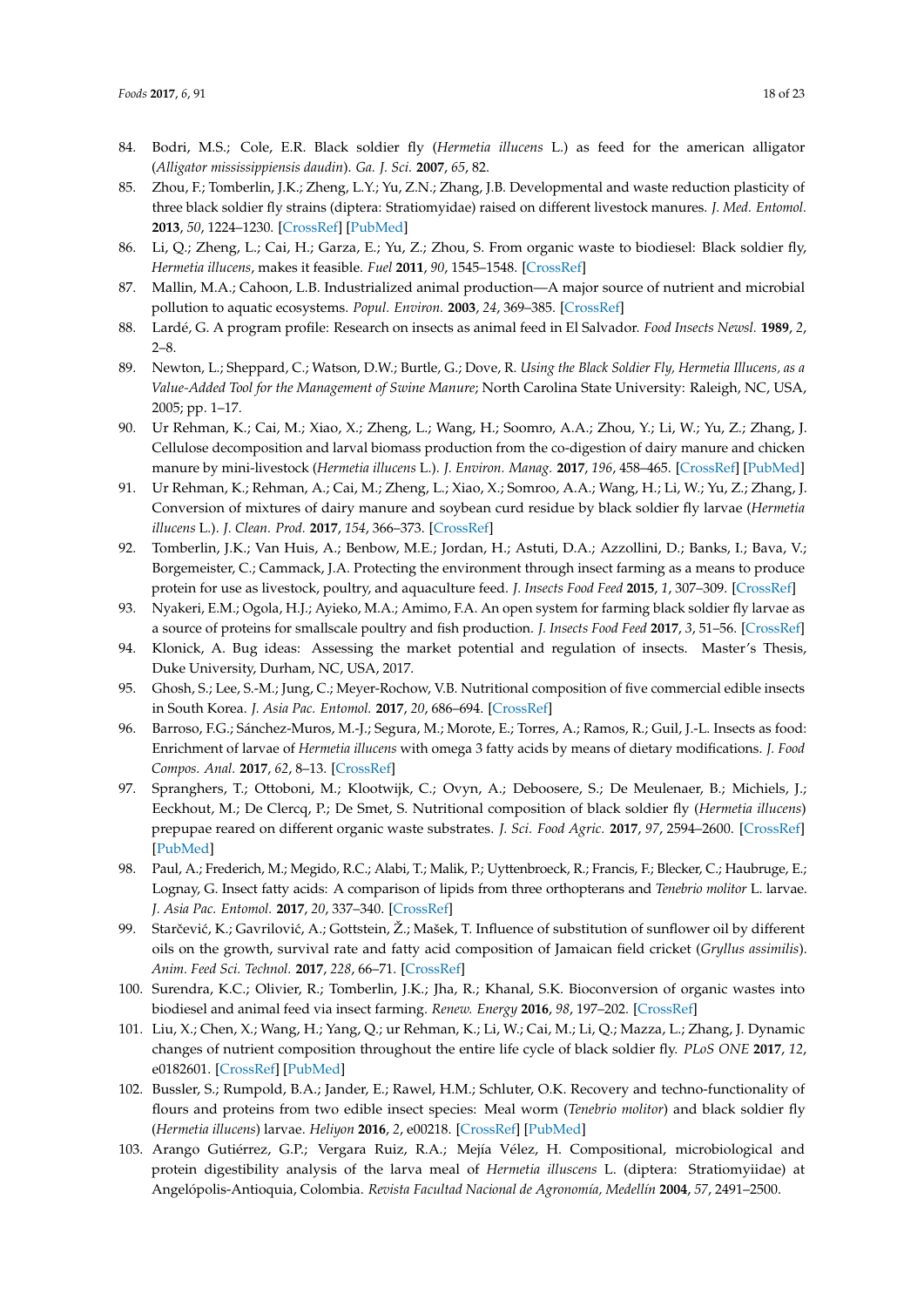- <span id="page-18-0"></span>104. De Marco, M.; Martínez, S.; Hernandez, F.; Madrid, J.; Gai, F.; Rotolo, L.; Belforti, M.; Bergero, D.; Katz, H.; Dabbou, S.; et al. Nutritional value of two insect larval meals (*Tenebrio molitor* and *Hermetia illucens*) for broiler chickens: Apparent nutrient digestibility, apparent ileal amino acid digestibility and apparent metabolizable energy. *Anim. Feed Sci. Technol.* **2015**, *209*, 211–218. [\[CrossRef\]](http://dx.doi.org/10.1016/j.anifeedsci.2015.08.006)
- <span id="page-18-1"></span>105. Kim, H.-W.; Setyabrata, D.; Lee, Y.J.; Jones, O.G.; Kim, Y.H.B. Pre-treated mealworm larvae and silkworm pupae as a novel protein ingredient in emulsion sausages. *Innov. Food Sci. Emerg. Technol.* **2016**, *38*, 116–123. [\[CrossRef\]](http://dx.doi.org/10.1016/j.ifset.2016.09.023)
- <span id="page-18-2"></span>106. Russin, T.A.; Boye, J.I.; Arcand, Y.; Rajamohamed, S.H. Alternative techniques for defatting soy: A practical review. *Food Bioprocess Technol.* **2011**, *4*, 200–223. [\[CrossRef\]](http://dx.doi.org/10.1007/s11947-010-0367-8)
- <span id="page-18-3"></span>107. Finke, M.D. Complete nutrient content of four species of feeder insects. *Zoo Biol.* **2013**, *32*, 27–36. [\[CrossRef\]](http://dx.doi.org/10.1002/zoo.21012) [\[PubMed\]](http://www.ncbi.nlm.nih.gov/pubmed/22689347)
- <span id="page-18-4"></span>108. Devi, S.M.; Kim, I.H. Effect of medium chain fatty acids (mcfa) and probiotic (*Enterococcus faecium*) supplementation on the growth performance, digestibility and blood profiles in weanling pigs. *Vet. Med.* **2014**, *59*, 527–535.
- <span id="page-18-5"></span>109. Skrivanova, E.; Marounek, M.; Benda, V.; Brezina, P. Susceptibility of *Escherichia coli*, *Salmonella* sp. And clostridium perfringens to organic acids and monolaurin. *Vet. Med.* **2006**, *51*, 81–88.
- <span id="page-18-6"></span>110. Gorham, J.R. The significance for human health of insects in food. *Ann. Rev. Entomol.* **1979**, *24*, 209–224. [\[CrossRef\]](http://dx.doi.org/10.1146/annurev.en.24.010179.001233) [\[PubMed\]](http://www.ncbi.nlm.nih.gov/pubmed/367264)
- <span id="page-18-7"></span>111. Barre, A.; Caze-Subra, S.; Gironde, C.; Bienvenu, F.; Bienvenu, J.; Rougé, P. Entomophagie et risque allergique. *Rev. Fr. Allergol.* **2014**, *54*, 315–321. [\[CrossRef\]](http://dx.doi.org/10.1016/j.reval.2014.02.181)
- <span id="page-18-8"></span>112. Klunder, H.C.; Wolkers-Rooijackers, J.; Korpela, J.M.; Nout, M.J.R. Microbiological aspects of processing and storage of edible insects. *Food Control* **2012**, *26*, 628–631. [\[CrossRef\]](http://dx.doi.org/10.1016/j.foodcont.2012.02.013)
- 113. Schabel, H.G. *Forest Insects as Food: A Global Review*; Food and Agriculture Organization: Ciang Mai, Thailand, 2008; pp. 37–64.
- <span id="page-18-9"></span>114. EFSA Scientific Committee. Risk profile related to production and consumption of insects as food and feed. *EFSA J.* **2015**, *13*, 4257.
- <span id="page-18-10"></span>115. Liu, Q.L.; Tomberlin, J.K.; Brady, J.A.; Sanford, M.R.; Yu, Z.N. Black soldier fly (diptera: Stratiomyidae) larvae reduce *Escherichia coli* in dairy manure. *Environ. Entomol.* **2008**, *37*, 1525–1530. [\[CrossRef\]](http://dx.doi.org/10.1603/0046-225X-37.6.1525) [\[PubMed\]](http://www.ncbi.nlm.nih.gov/pubmed/19161696)
- <span id="page-18-11"></span>116. Erickson, M.C.; Islam, M.; Sheppard, C.; Liao, J.; Doyle, M.P. Reduction of *Escherichia coli* o157: H7 and *Salmonella enterica* serovar enteritidis in chicken manure by larvae of the black soldier fly. *J. Food Prot.* **2004**, *67*, 685–690. [\[CrossRef\]](http://dx.doi.org/10.4315/0362-028X-67.4.685) [\[PubMed\]](http://www.ncbi.nlm.nih.gov/pubmed/15083719)
- <span id="page-18-12"></span>117. Brickey, P.M.; Gorham, J.R. Preliminary comments on federal regulations pertaining to insects as food. *Food Insects Newsl.* **1989**, *2*, 1–7.
- <span id="page-18-13"></span>118. Yu, G.H.; Cheng, P.; Chen, Y.H.; Li, Y.J.; Yang, Z.H.; Chen, Y.F.; Tomberlin, J.K. Inoculating poultry manure with companion bacteria influences growth and development of black soldier fly (diptera: Stratiomyidae) larvae. *Environ. Entomol.* **2011**, *40*, 30–35. [\[CrossRef\]](http://dx.doi.org/10.1603/EN10126) [\[PubMed\]](http://www.ncbi.nlm.nih.gov/pubmed/22182608)
- <span id="page-18-14"></span>119. European Parliament and the Council of the European Union. Regulation (EU) 2015/2283 of the European Parliament and of the Council of 25 November 2015 on novel foods, amending regulation (EU) No 1169/2011 of the European Parliament and of the Council and repealing Regulation (EC) No 258/97 of the European Parliament and of the Council and Commission Regulation (EC) No 1852/2001. 2015. Available online: <http://eur-lex.europa.eu/legal-content/EN/TXT/?uri=OJ:L:2015:327:TOC> (accessed on 16 October 2017).
- 120. Van Raamsdonk, L.W.D.; van der Fels-Klerx, H.J.; de Jong, J. New feed ingredients: The insect opportunity. *Food Addit. Contam. Part A* **2017**, *34*, 1384–1397.
- <span id="page-18-15"></span>121. European Commission. Regulation (EU) 2017/893 of 24 May 2017 amending Annexes I and IV to Regulation (EC) No 999/2001 of the European Parliament and of the Council and Annexes X, XIV and XV to Commission Regulation (EU) No 142/2011 as regards the provisions on processed animal protein. 2017. Available online: [http://eur-lex.europa.eu/legal-content/EN/TXT/?uri=uriserv:OJ.L\\_.2017.138.01.0092.](http://eur-lex.europa.eu/legal-content/EN/TXT/?uri=uriserv:OJ.L_.2017.138.01.0092.01.ENG&toc=OJ:L:2017:138:TOC ) [01.ENG&toc=OJ:L:2017:138:TOC](http://eur-lex.europa.eu/legal-content/EN/TXT/?uri=uriserv:OJ.L_.2017.138.01.0092.01.ENG&toc=OJ:L:2017:138:TOC ) (accessed on 16 October 2017).
- <span id="page-18-16"></span>122. Kupferschmidt, K. Buzz food. *Science* **2015**, *350*, 267–269. [\[CrossRef\]](http://dx.doi.org/10.1126/science.350.6258.267) [\[PubMed\]](http://www.ncbi.nlm.nih.gov/pubmed/26472890)
- <span id="page-18-17"></span>123. Buiani, R. The rise of the insect industry: Sustainable potential or wasteful accumulation. *Tecnoscienza Ital. J. Sci. Technol. Stud.* **2014**, *5*, 191–200.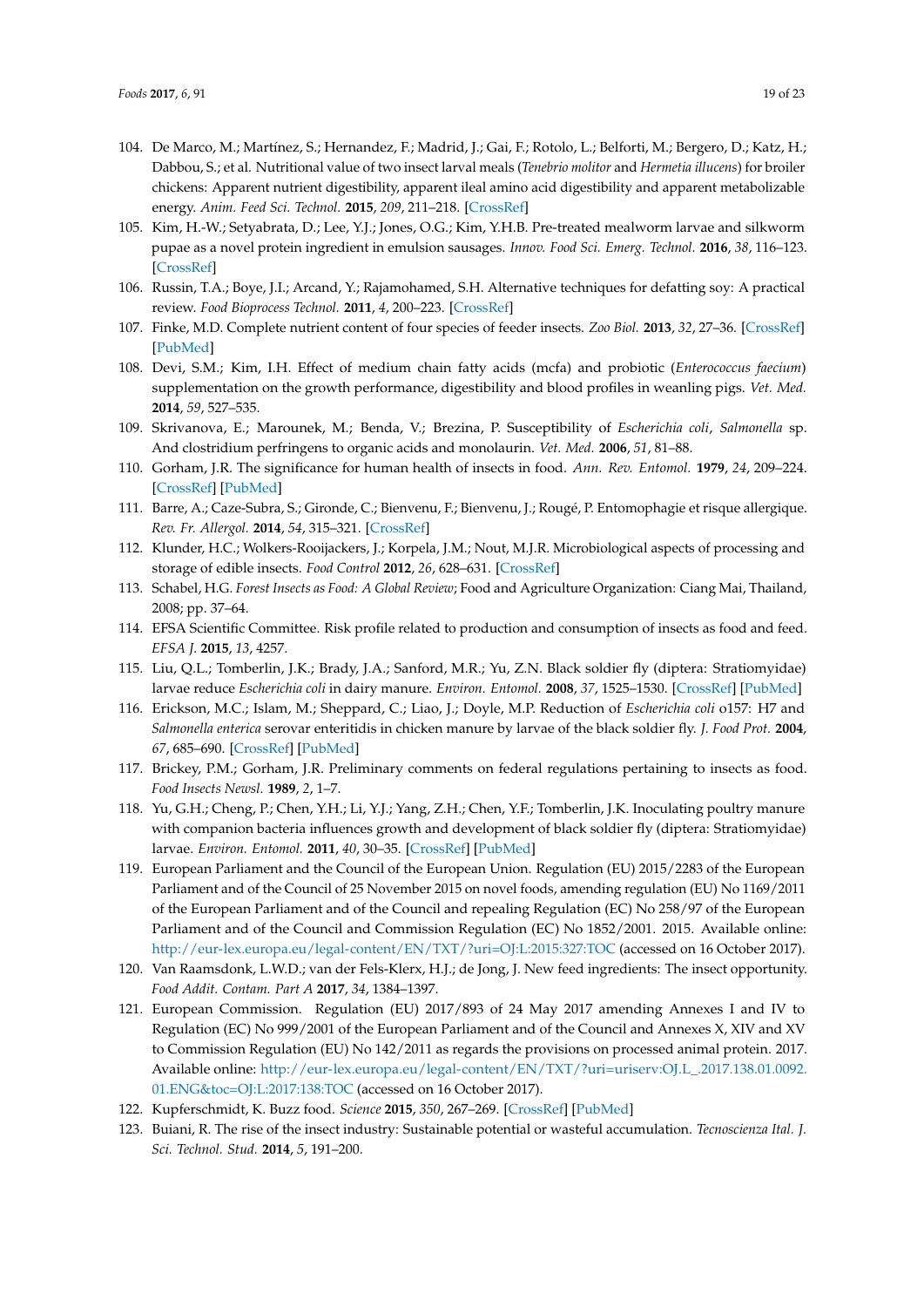- <span id="page-19-0"></span>124. Van der Spiegel, M. Safety of foods based on insects. In *Regulating Safety of Traditional and Ethnic Foods*; Prakash, V., Martin-Belloso, O., Keener, L., Astley, S.B., Braun, S., McMahon, H., Lelieveld, H., Eds.; Academic Press: Cambridge, MA, USA, 2015; pp. 205–216.
- <span id="page-19-1"></span>125. Schlüter, O.; Rumpold, B.; Holzhauser, T.; Roth, A.; Vogel, R.F.; Quasigroch, W.; Vogel, S.; Heinz, V.; Jäger, H.; Bandick, N.; et al. Safety aspects of the production of foods and food ingredients from insects. *Mol. Nutr. Food Res.* **2016**, *61*, 1–14. [\[CrossRef\]](http://dx.doi.org/10.1002/mnfr.201600520) [\[PubMed\]](http://www.ncbi.nlm.nih.gov/pubmed/27623740)
- <span id="page-19-2"></span>126. Purschke, B.; Scheibelberger, R.; Axmann, S.; Adler, A.; Jager, H. Impact of substrate contamination with mycotoxins, heavy metals and pesticides on growth performance and composition of black soldier fly larvae (*Hermetia illucens*) for use in the feed and food value chain. *Food Addit. Contam. Part A Chem. Anal. Control. Expo. Risk Assess.* **2017**, *34*, 1410–1420. [\[CrossRef\]](http://dx.doi.org/10.1080/19440049.2017.1299946) [\[PubMed\]](http://www.ncbi.nlm.nih.gov/pubmed/28278126)
- <span id="page-19-4"></span>127. Gao, Q.; Wang, X.Y.; Wang, W.Q.; Lei, C.L.; Zhu, F. Influences of chromium and cadmium on the development of black soldier fly larvae. *Environ. Sci. Pollut. R.* **2017**, *24*, 8637–8644. [\[CrossRef\]](http://dx.doi.org/10.1007/s11356-017-8550-3) [\[PubMed\]](http://www.ncbi.nlm.nih.gov/pubmed/28197942)
- <span id="page-19-3"></span>128. Diener, S.; Zurbrügg, C.; Tockner, K. Bioaccumulation of heavy metals in the black soldier fly, *Hermetia illucens* and effects on its life cycle. *J. Insects Food Feed* **2015**, *1*, 261–270. [\[CrossRef\]](http://dx.doi.org/10.3920/JIFF2015.0030)
- <span id="page-19-5"></span>129. Bosch, G.; van der Fels-Klerx, H.J.; Rijk, T.C.d.; Oonincx, D.G.A.B. Aflatoxin b1 tolerance and accumulation in black soldier fly larvae (*Hermetia illucens*) and yellow mealworms (*Tenebrio molitor*). *Toxins* **2017**, *9*, 185. [\[CrossRef\]](http://dx.doi.org/10.3390/toxins9060185) [\[PubMed\]](http://www.ncbi.nlm.nih.gov/pubmed/28574433)
- <span id="page-19-6"></span>130. Lalander, C.; Senecal, J.; Calvo, M.G.; Ahrens, L.; Josefsson, S.; Wiberg, K.; Vinnerås, B. Fate of pharmaceuticals and pesticides in fly larvae composting. *Sci. Total Environ.* **2016**, *565*, 279–286. [\[CrossRef\]](http://dx.doi.org/10.1016/j.scitotenv.2016.04.147) [\[PubMed\]](http://www.ncbi.nlm.nih.gov/pubmed/27177134)
- <span id="page-19-7"></span>131. Meleney, H.E.; Harwood, P.D. Human intestinal myiasis due to the larvae of the soldier fly, *Hermetia illucens* L. (diptera, stratiomyidae). *Am. J. Trop. Med. Hyg.* **1935**, *1*, 45–49. [\[CrossRef\]](http://dx.doi.org/10.4269/ajtmh.1935.s1-15.45)
- 132. Lee, H.L.; Chandrawathani, P.; Wong, W.Y.; Tharam, S.; Lim, W.Y. A case of human enteric myiasis due to larvae of *Hermetia illucens* (family: Stratiomyiadae): First report in Malaysia. *Malays. J. Pathol.* **1995**, *17*, 109–111. [\[PubMed\]](http://www.ncbi.nlm.nih.gov/pubmed/8935136)
- 133. Yang, P. Two records of intestinal myiasis caused by *Ornidia obesa* and *Hermetia illucens* in Hawaii. *Proc. Hawaii Entomol. Soc.* **2014**, *46*, 29.
- <span id="page-19-8"></span>134. Werner, F.G. Two cases of intestinal myiasis in man produced by *Hermetia* (diptera: Stratiomyiidae). *Psyche* **1956**, *63*, 112. [\[CrossRef\]](http://dx.doi.org/10.1155/1956/59195)
- <span id="page-19-9"></span>135. Adler, A.I.; Brancato, F.P. Human furuncular myiasis caused by *Hermetia illucens* (diptera: Stratiomyidae). *J. Med. Entomol.* **1995**, *32*, 745–746. [\[CrossRef\]](http://dx.doi.org/10.1093/jmedent/32.5.745) [\[PubMed\]](http://www.ncbi.nlm.nih.gov/pubmed/7473633)
- <span id="page-19-10"></span>136. Manurung, R.; Supriatna, A.; Esyanthi, R.R.; Putra, R.E. Bioconversion of rice straw waste by black soldier fly larvae (*Hermetia illucens L.*): Optimal feed rate for biomass production. *J. Entomol. Zool. Stud.* **2016**, *4*, 1036–1041.
- <span id="page-19-11"></span>137. Mutafela, R.N. High Value Organic Waste Treatment via Black Soldier Fly Bioconversion: Onsite Pilot Study. Master's Thesis, KTH Royal Institute of Technology, Stockholm, Sweden, 2015.
- <span id="page-19-12"></span>138. Aldana, J.; Quan, E.; Vickerson, A.; Marchant, B.; Kaulfuss, O.; Radley, R. Contained Systems to Provide Reproductive Habitat for Hermetia illucens. U.S. Patent 9510572, 6 December 2016.
- <span id="page-19-13"></span>139. Azagoh, C.; Hubert, A.; Mezdour, S. Insect biorefinery in Europe: 'Designing the insect biorefinery to contribute to a more sustainable agro-food industry'. *J. Insects Food Feed* **2015**, *1*, 159–168. [\[CrossRef\]](http://dx.doi.org/10.3920/JIFF2014.0009)
- <span id="page-19-14"></span>140. Pastor, B.; Velasquez, Y.; Gobbi, P.; Rojo, S. Conversion of organic wastes into fly larval biomass: Bottlenecks and challenges. *J. Insects Food Feed* **2015**, *1*, 179–193. [\[CrossRef\]](http://dx.doi.org/10.3920/JIFF2014.0024)
- <span id="page-19-15"></span>141. Myers, H.M.; Tomberlin, J.K.; Lambert, B.D.; Kattes, D. Development of black soldier fly (diptera: Stratiomyidae) larvae fed dairy manure. *Environ. Entomol.* **2008**, *37*, 11–15. [\[CrossRef\]](http://dx.doi.org/10.1093/ee/37.1.11) [\[PubMed\]](http://www.ncbi.nlm.nih.gov/pubmed/18348791)
- <span id="page-19-16"></span>142. Tomberlin, J.K.; Adler, P.H.; Myers, H.M. Development of the black soldier fly (diptera: Stratiomyidae) in relation to temperature. *Environ. Entomol.* **2009**, *38*, 930–934. [\[CrossRef\]](http://dx.doi.org/10.1603/022.038.0347) [\[PubMed\]](http://www.ncbi.nlm.nih.gov/pubmed/19508804)
- <span id="page-19-17"></span>143. Yu, G.; Li, Y.; Yang, Y.; Xia, Q. Effects of the artificial diet with low water content on the growth and development of the black soldier fly, *Hermetia illucens* (diptera: Stratiomyidae). *Acta Entomologica Sinica* **2014**, *57*, 943–950.
- <span id="page-19-18"></span>144. Tomberlin, J.K.; Sheppard, D.C. Factors influencing mating and oviposition of black soldier flies (diptera: Stratiomyidae) in a colony. *J. Entomol. Sci.* **2002**, *37*, 345–352. [\[CrossRef\]](http://dx.doi.org/10.18474/0749-8004-37.4.345)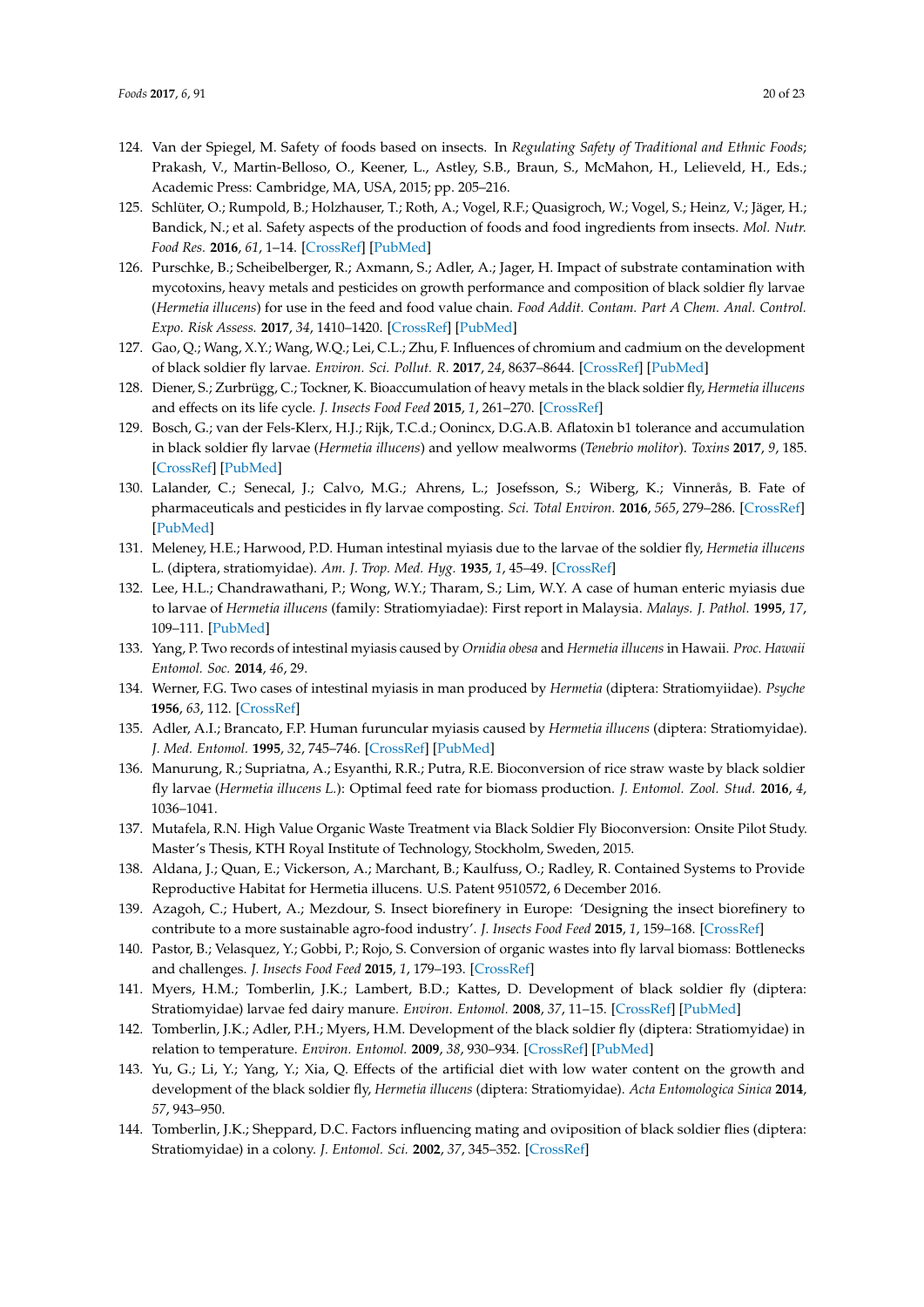- <span id="page-20-0"></span>145. Nakamura, S.; Ichiki, R.T.; Shimoda, M.; Morioka, S. Small-scale rearing of the black soldier fly, *Hermetia illucens* (diptera: Stratiomyidae), in the laboratory: Low-cost and year-round rearing. *Appl. Entomol. Zool.* **2016**, *51*, 161–166. [\[CrossRef\]](http://dx.doi.org/10.1007/s13355-015-0376-1)
- <span id="page-20-1"></span>146. Booth, D.C.; Sheppard, C. Oviposition of the black soldier fly, *Hermetia illucens* (diptera, stratiomyidae)—Eggs, masses, timing, and site characteristics. *Environ. Entomol.* **1984**, *13*, 421–423. [\[CrossRef\]](http://dx.doi.org/10.1093/ee/13.2.421)
- <span id="page-20-2"></span>147. Zhang, J.B.; Huang, L.; He, J.; Tomberlin, J.K.; Li, J.H.; Lei, C.L.; Sun, M.; Liu, Z.D.; Yu, Z.N. An artificial light source influences mating and oviposition of black soldier flies, *Hermetia illucens*. *J. Insect Sci.* **2010**, *10*, 202. [\[CrossRef\]](http://dx.doi.org/10.1673/031.010.20201) [\[PubMed\]](http://www.ncbi.nlm.nih.gov/pubmed/21268697)
- <span id="page-20-3"></span>148. Ledig, F.T.; Kitzmiller, J.H. Genetic strategies for reforestation in the face of global climate change. *For. Ecol. Manag.* **1992**, *50*, 153–169. [\[CrossRef\]](http://dx.doi.org/10.1016/0378-1127(92)90321-Y)
- <span id="page-20-4"></span>149. Nagy, M. Black Soldier Fly Larvae—Tasting Notes. 2017. Available online: [https://thefutureofedibleinsects.](https://thefutureofedibleinsects.com/2017/01/30/black-soldier-fly-larvae-tasting-notes/) [com/2017/01/30/black-soldier-fly-larvae-tasting-notes/](https://thefutureofedibleinsects.com/2017/01/30/black-soldier-fly-larvae-tasting-notes/) (accessed on 11 October 2017).
- <span id="page-20-5"></span>150. Purschke, B.; Stegmann, T.; Schreiner, M.; Jäger, H. Pilot-scale supercritical CO<sub>2</sub> extraction of edible insect oil from *Tenebrio molitor* L. Larvae–influence of extraction conditions on kinetics, defatting performance and compositional properties. *Eur. J. Lipid Sci. Technol.* **2017**, *119*, 1600134. [\[CrossRef\]](http://dx.doi.org/10.1002/ejlt.201600134)
- <span id="page-20-6"></span>151. Kok, R.; Lomaliza, K.; Shivhare, U.S. The design and performance of an insect farm/chemical reactor for human food production. *Can. Agric. Eng.* **1988**, *30*, 307–317.
- <span id="page-20-7"></span>152. Paoletti, M.G. *Ecological Implications of Minilivestock: Potential of Insects, Rodents, Frogs and Snails*; Science Publishers, Inc.: Enfield, NH, USA, 2005; p. 662.
- <span id="page-20-8"></span>153. Knowles, T.; Moody, R.; McEachern, M.G. European food scares and their impact on EU food policy. *Br. Food J.* **2007**, *109*, 43–67. [\[CrossRef\]](http://dx.doi.org/10.1108/00070700710718507)
- <span id="page-20-9"></span>154. Barska, A. Attitudes of young consumers towards innovations on the food market. *Management* **2014**, *18*, 419–431. [\[CrossRef\]](http://dx.doi.org/10.2478/manment-2014-0031)
- <span id="page-20-11"></span>155. Siegrist, M. Factors influencing public acceptance of innovative food technologies and products. *Trends Food Sci. Technol.* **2008**, *19*, 603–608. [\[CrossRef\]](http://dx.doi.org/10.1016/j.tifs.2008.01.017)
- <span id="page-20-10"></span>156. Shelomi, M. Why we still don't eat insects: Assessing entomophagy promotion through a diffusion of innovations framework. *Trends Food Sci. Technol.* **2015**, *45*, 311–318. [\[CrossRef\]](http://dx.doi.org/10.1016/j.tifs.2015.06.008)
- <span id="page-20-12"></span>157. Vos, E. EU food safety regulation in the aftermath of the bse crisis. *J. Consum. Policy* **2000**, *23*, 227–255. [\[CrossRef\]](http://dx.doi.org/10.1023/A:1007123502914)
- <span id="page-20-13"></span>158. Laurenza, E.C.; Carreño, I. Edible insects and insect-based products in the EU: Safety assessments, legal loopholes and business opportunities. *Eur. J. Risk Regul.* **2015**, *6*, 288–292. [\[CrossRef\]](http://dx.doi.org/10.1017/S1867299X00004591)
- <span id="page-20-14"></span>159. Association of American Feed Control Officials. In Proceedings of the AAFCO Annual Meeting Agenda and Committee Reports, Pittsburgh, PA, USA, 31 July–3 August 2016; AAFCO: Pittsburgh, PA, USA, 2016; p. 112.
- <span id="page-20-15"></span>160. Food and Drug Administration. Defect levels handbook. In *The Food Defect Action Levels: Levels Of Natural or Unavoidable Defects in Foods That Present no Health Hazards for Humans*; Center for Food Safety and Applied Nutrition, Ed.; US Food and Drug Administration: Washington, DC, USA, 2010.
- <span id="page-20-16"></span>161. Remember Those Chocolate-covered Ants? They're still around but a lot Harder to Find. 1993. Available online: [http://labs.russell.wisc.edu/insectsasfood/files/2012/09/Volume\\_6\\_No\\_2.pdf](http://labs.russell.wisc.edu/insectsasfood/files/2012/09/Volume_6_No_2.pdf) (accessed on 16 October 2017).
- <span id="page-20-17"></span>162. Mitsuhashi, J. *Edible Insects of the World*; CRC Press: Boca Raton, FL, USA, 2017; p. 296.
- <span id="page-20-18"></span>163. Ramos-Elorduy, J. Insects: A sustainable source of food? *Ecol. Food Nutr.* **1997**, *36*, 247–276. [\[CrossRef\]](http://dx.doi.org/10.1080/03670244.1997.9991519)
- <span id="page-20-19"></span>164. Chung, A.Y.C.; Khen, C.V.; Unchi, S.; Binti, M. Edible insects and entomophagy in Sabah, Malaysia. *Malay. Nat. J.* **2002**, *56*, 131–144.
- <span id="page-20-20"></span>165. Chung, A.Y.C. Edible insects and entomophagy in Borneo. In *Forest Insects as Food: Humans Bite Back*; Durst, P.B., Johnson, D.V., Leslie, R.N., Shono, K., Eds.; Food and Agriculture Organization of the United Nations: Bangkok, Thailand, 2010; pp. 141–150.
- <span id="page-20-21"></span>166. McFadden, M.W. Discovery of fossils of *Hermetia illucens* (Linnaeus) in Mexico. *Proc. Entomol. Soc. Wash.* **1966**, *68*, 56.
- <span id="page-20-22"></span>167. Oonincx, D.G.A.B. Insects as Food and Feed: Nutrient Composition and Environmental Impact. PhD Thesis, Wageningen University, Wageningen, The Netherlands, 2015.
- <span id="page-20-23"></span>168. Ramos-Elorduy, J. Creepy Crawly Cuisine: The Gourmet Guide to Edible Insects. Rochester, Park Street Press: Randolph, VT, USA, 1998.
- <span id="page-20-24"></span>169. Ramos-Elorduy, J. Energy supplied by edible insects from Mexico and their nutritional and ecological importance. *Ecol. Food Nutr.* **2008**, *47*, 280–297. [\[CrossRef\]](http://dx.doi.org/10.1080/03670240701805074)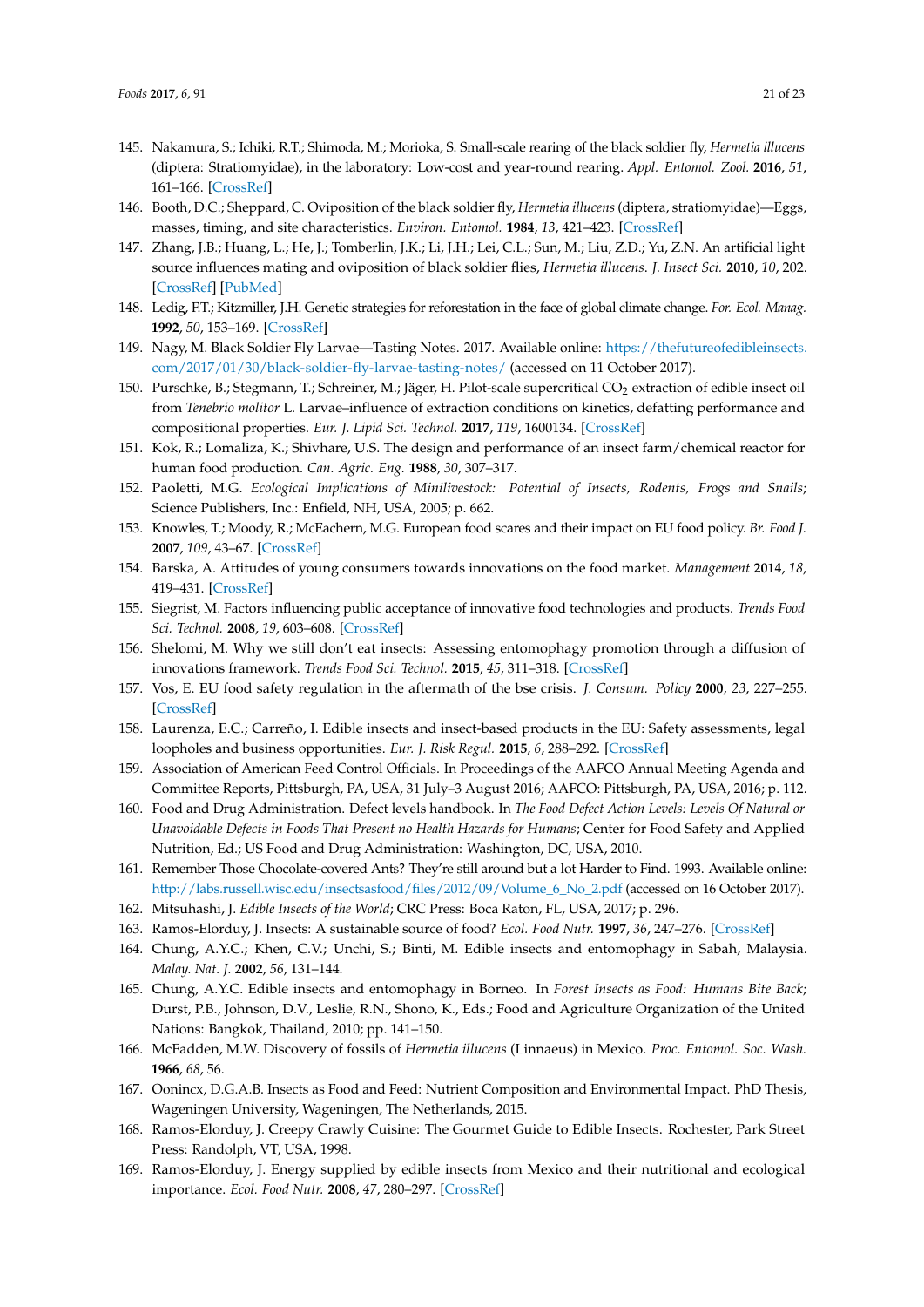- <span id="page-21-0"></span>170. Chakravorty, J. Diversity of edible insects and practices of entomophagy in India: An overview. *Biodivers. Bioprospect. Dev.* **2014**, *1*, 124. [\[CrossRef\]](http://dx.doi.org/10.4172/2376-0214.1000124)
- <span id="page-21-1"></span>171. Rozin, P.; Millman, L.; Nemeroff, C. Operation of the laws of sympathetic magic in disgust and other domains. *J. Personal. Soc. Psychol.* **1986**, *50*, 703. [\[CrossRef\]](http://dx.doi.org/10.1037/0022-3514.50.4.703)
- <span id="page-21-2"></span>172. Rozin, P. Social and moral aspects of food and eating. In *The Legacy of Solomon Asch: Essays in Cognition and Social Psychology*; Rock, I., Ed.; Psychology Press: New York, NY, USA, 1990; pp. 97–110.
- <span id="page-21-3"></span>173. Deroy, O.; Reade, B.; Spence, C. The insectivore's dilemma, and how to take the west out of it. *Food Qual. Preference* **2015**, *44*, 44–55. [\[CrossRef\]](http://dx.doi.org/10.1016/j.foodqual.2015.02.007)
- <span id="page-21-4"></span>174. Benecke, M. Six forensic entomology cases: Description and commentary. *J. Forensic Sci.* **1998**, *43*, 797–805. [\[CrossRef\]](http://dx.doi.org/10.1520/JFS14309J) [\[PubMed\]](http://www.ncbi.nlm.nih.gov/pubmed/9670502)
- <span id="page-21-5"></span>175. Barragan-Fonseca, K.B.; Dicke, M.; van Loon, J.J.A. Nutritional value of the black soldier fly (*Hermetia illucens* L.) and its suitability as animal feed–A review. *J. Insects Food Feed* **2017**, *1*, 1–16. [\[CrossRef\]](http://dx.doi.org/10.3920/JIFF2016.0055)
- <span id="page-21-6"></span>176. Warnants, N.; Van Oeckel, M.J.; Boucqué, C.V. Effect of incorporation of dietary polyunsaturated fatty acids in pork backfat on the quality of salami. *Meat Sci.* **1998**, *49*, 435–445. [\[CrossRef\]](http://dx.doi.org/10.1016/S0309-1740(98)00011-4)
- 177. Díaz, M.T.; Cañeque, V.; Sánchez, C.I.; Lauzurica, S.; Pérez, C.; Fernández, C.; Álvarez, I.; De la Fuente, J. Nutritional and sensory aspects of light lamb meat enriched in n− 3 fatty acids during refrigerated storage. *Food Chem.* **2011**, *124*, 147–155. [\[CrossRef\]](http://dx.doi.org/10.1016/j.foodchem.2010.05.117)
- 178. Verbeke, W.; Van Oeckel, M.J.; Warnants, N.; Viaene, J.; Boucque, C.V. Consumer perception, facts and possibilities to improve acceptability of health and sensory characteristics of pork. *Meat Sci.* **1999**, *53*, 77–99. [\[CrossRef\]](http://dx.doi.org/10.1016/S0309-1740(99)00036-4)
- <span id="page-21-7"></span>179. Wood, J.D.; Richardson, R.I.; Nute, G.R.; Fisher, A.V.; Campo, M.M.; Kasapidou, E.; Sheard, P.R.; Enser, M. Effects of fatty acids on meat quality: A review. *Meat Sci.* **2004**, *66*, 21–32. [\[CrossRef\]](http://dx.doi.org/10.1016/S0309-1740(03)00022-6)
- <span id="page-21-8"></span>180. Van Huis, A. Edible insects contributing to food security? *Agric. Food Secur.* **2015**, *4*, 20. [\[CrossRef\]](http://dx.doi.org/10.1186/s40066-015-0041-5)
- <span id="page-21-9"></span>181. Tan, H.S.G.; Fischer, A.R.H.; Tinchan, P.; Stieger, M.; Steenbekkers, L.P.A.; van Trijp, H.C.M. Insects as food: Exploring cultural exposure and individual experience as determinants of acceptance. *Food Qual. Preference* **2015**, *42*, 78–89. [\[CrossRef\]](http://dx.doi.org/10.1016/j.foodqual.2015.01.013)
- <span id="page-21-10"></span>182. Soares, S.; Forkes, A. Insects Au Gratin—An Investigation into the experiences of developing a 3D printer that uses insect protein based flour as a building medium for the production of sustainable food. In DS 78: Proceedings of the 16th International conference on Engineering and Product Design Education (E&PDE14), Design Education and Human Technology Relations, University of Twente, Enschede, The Netherlands, 4–5 September 2014.
- <span id="page-21-11"></span>183. De Boer, J.; Schösler, H.; Boersema, J.J. Motivational differences in food orientation and the choice of snacks made from lentils, locusts, seaweed or "hybrid" meat. *Food Qual. Preference* **2013**, *28*, 32–35. [\[CrossRef\]](http://dx.doi.org/10.1016/j.foodqual.2012.07.008)
- <span id="page-21-12"></span>184. In Mexico—Insect-Fortified Tortillas. 1993. Available online: [http://labs.russell.wisc.edu/insectsasfood/](http://labs.russell.wisc.edu/insectsasfood/files/2012/09/Volume_6_No_1.pdf) [files/2012/09/Volume\\_6\\_No\\_1.pdf](http://labs.russell.wisc.edu/insectsasfood/files/2012/09/Volume_6_No_1.pdf) (accessed on 16 October 2017).
- <span id="page-21-13"></span>185. Mariño-Pérez, R. Edible orthopteroids: The Mexican case. *Metaleptea* **2015**, *35*, 7–8.
- <span id="page-21-14"></span>186. Deroy, O. Eat insects for fun, not to help the environment. *Nature* **2015**, *521*, 395. [\[CrossRef\]](http://dx.doi.org/10.1038/521395a) [\[PubMed\]](http://www.ncbi.nlm.nih.gov/pubmed/26017408)
- <span id="page-21-15"></span>187. Van Itterbeeck, J.; van Huis, A. Environmental manipulation for edible insect procurement: A historical perspective. *J. Ethnobiol. Ethnomed.* **2012**, *8*, 1–7. [\[CrossRef\]](http://dx.doi.org/10.1186/1746-4269-8-3) [\[PubMed\]](http://www.ncbi.nlm.nih.gov/pubmed/22264307)
- <span id="page-21-16"></span>188. Erkman, S.; Ramaswamy, R. Industrial ecology: An introduction. In *Industrial Ecology and Spaces of Innovation*; Green, K., Randles, S., Eds.; Edward Elgar: Cheltenham, UK, 2006; pp. 28–42.
- <span id="page-21-17"></span>189. Gabler, F.; Vinnerås, B. *Using Black Soldier Fly for Waste Recycling and Effective Salmonella spp. Reduction*; Swedish University of Agricultural Sciences: Uppsala, Sweden, 2014.
- <span id="page-21-18"></span>190. Katayama, N.; Yamashita, M.; Wada, H.; Mitsuhashi, J.; Force, S.A.T. Entomophagy as part of a space diet for habitation on Mars. *J. Space Technol. Sci.* **2005**, *21*, 27–38.
- <span id="page-21-19"></span>191. Stamer, A. Insect proteins—A new source for animal feed. *EMBO Rep.* **2015**, *16*, 676–680. [\[CrossRef\]](http://dx.doi.org/10.15252/embr.201540528) [\[PubMed\]](http://www.ncbi.nlm.nih.gov/pubmed/25944641)
- <span id="page-21-20"></span>192. Tong, L.; Yu, X.; Liu, H. Insect food for astronauts: Gas exchange in silkworms fed on mulberry and lettuce and the nutritional value of these insects for human consumption during deep space flights. *Bull. Entomol Res.* **2011**, *101*, 613–622. [\[CrossRef\]](http://dx.doi.org/10.1017/S0007485311000228) [\[PubMed\]](http://www.ncbi.nlm.nih.gov/pubmed/21554801)
- <span id="page-21-21"></span>193. Franke-Whittle, I.H.; Insam, H. Treatment alternatives of slaughterhouse wastes, and their effect on the inactivation of different pathogens: A review. *Crit. Rev. Microbiol.* **2013**, *39*, 139–151. [\[CrossRef\]](http://dx.doi.org/10.3109/1040841X.2012.694410) [\[PubMed\]](http://www.ncbi.nlm.nih.gov/pubmed/22694189)